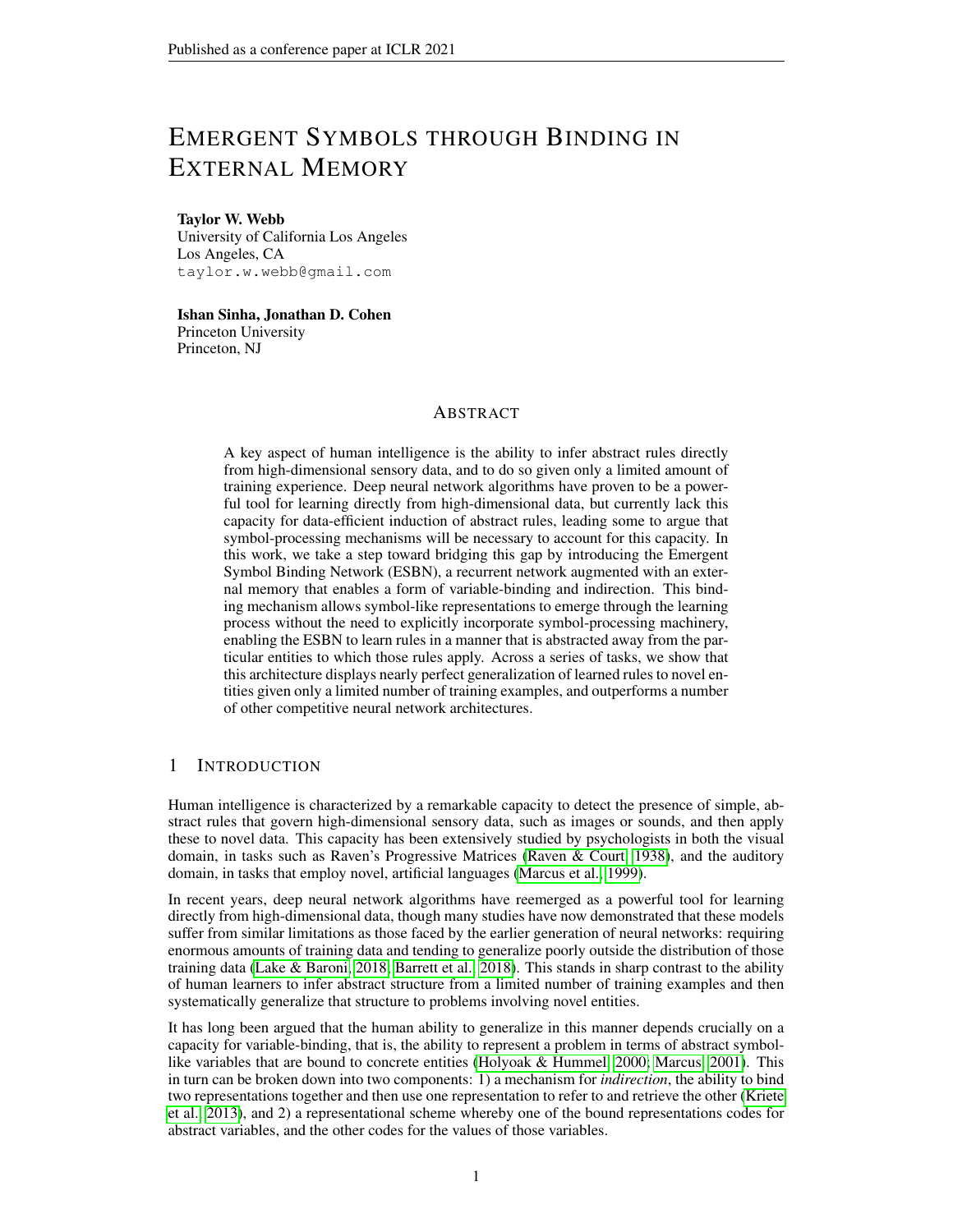In this work, we present a novel architecture designed around the goal of having a capacity for abstract variable-binding. This is accomplished through two important design considerations. First, the architecture possesses an explicit mechanism for indirection, in the form of a two-column external memory. Second, the architecture is separated into two information-processing streams, one that maintains learned embeddings of concrete entities (in our case, images), and one in which a recurrent controller learns to represent and operate over task-relevant variables. These two streams only interact in the form of bindings in the external memory, allowing the controller to learn to perform tasks in a manner that is abstracted away from the particular entities involved. We refer to this architecture as the Emergent Symbol Binding Network (ESBN), due to the fact that this arrangement allows abstract, symbol-like representations to emerge during the learning process, without the need to incorporate symbolic machinery.

We evaluate this architecture on a suite of tasks involving relationships among images that are governed by abstract rules. Across these tasks, we show that the ESBN is capable of learning abstract rules from a limited number of training examples and systematically generalizing these rules to novel entities. By contrast, the other architectures that we evaluate are capable of learning these rules in some cases, but fail to generalize them successfully when trained on a limited number of problems involving a limited number of entities. We conclude from these results that a capacity for variable-binding is a necessary component for human-like abstraction and generalization, and that the ESBN is a promising candidate for how to incorporate such a capacity into neural network algorithms.

## 2 TASKS



Figure 1: Abstract rule learning tasks. Each task involves generalizing rules to objects not seen during training. (a) Same/different discrimination task. (b) Relational match-to-sample task (answer is 2). (c) Distribution-of-three task (answer is 2). (d) Identity rules task (ABA pattern, answer is 1).

We consider a series of tasks, each involving the application of an abstract rule to a set of images. For all tasks, we employ the same set of  $n = 100$  images, in which each image is a distinct Unicode character (the specific characters used are shown in A.7). We construct training sets in which m images are withheld (where  $0$  m n  $\alpha$ , and  $\alpha$  is the minimum number of images necessary  $m \quad n \quad o$ , and o is the minimum number of images necessary to create a problem in a given task) consisting of problems that employ only the remaining  $(n)$  $m$ ) images, and then test on problems that employ only the m withheld images, thus requiring generalization to novel entities. In the easiest generalization regime  $(m = 0)$  the test set contains problems composed of the same entities as observed during training (though the exact order of these entities differs). In the most extreme generalization regime, we evaluate models that have only been trained on the minimum number of entities for a given task, and then must generalize what they learn to the majority of the  $n$  images in the complete set. This regime poses an extremely challenging test of the ability to learn to perform these tasks from limited training experience, in a manner that is abstracted away from the specific entities observed during training.

The first task that we study is a *same/different discrimination* task (Figure 1a). In this task, two images are presented, and the task is to determine whether they are the same or different. Though this task may appear quite simple, it has been shown that the ability to generalize this simple rule to novel entities is actually a significant challenge for deep neural networks (Kim et al., 2018), a pattern that we also observe in our results.

The second task that we consider is a *relational match-to-sample* (RMTS) task (Figure 1b), essentially a higher-order version of a same/different task. In this task, a *source* pair of objects is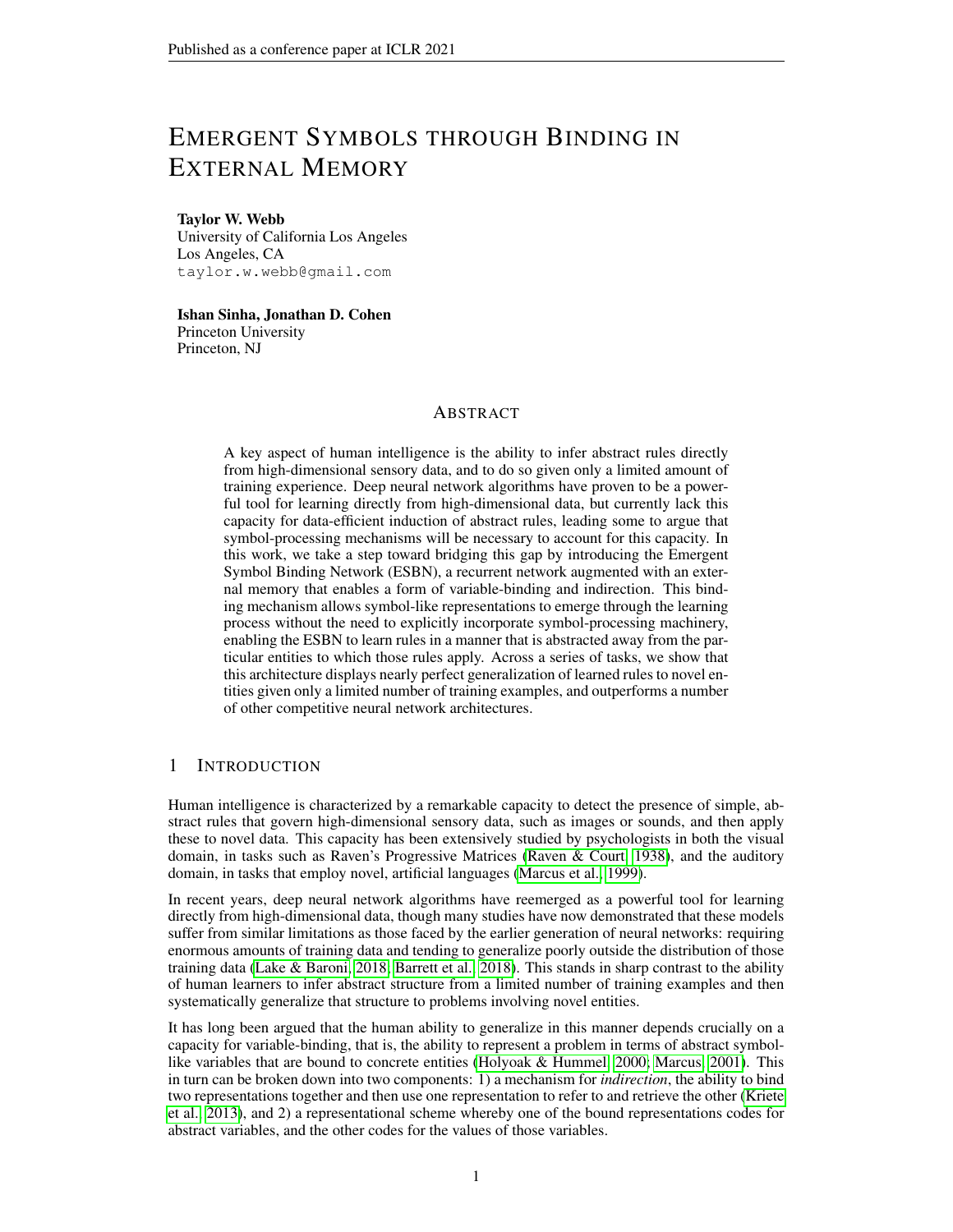compared to two *target* pairs. The task is to identify the target pair with the same relation as the source pair; e.g., if the source pair contains two of the same object, to identify the target pair that contains two of the same object. It was initially believed that the ability to perform this task is not unique to humans (Premack, 1983), but it has now been shown that this ability depends on a visual entropy confound that arises from using large arrays of objects rather than simple pairs (Fagot et al., 2001). When the task is presented in a manner that does not allow this confound to be exploited (as is the case in our experiments), the ability to perform the task with novel entities appears to be unique to humans, and therefore is a good test of the human ability for abstract rule learning.

Next we consider a task based on Raven's Progressive Matrices (RPM; Raven & Court (1938)). RPM is a commonly used visual problem-solving task, and is one of the most widely used tests of *fluid intelligence* (Snow et al., 1984), the ability to reason and make inferences in a novel domain (as opposed to *crystallized intelligence*, the ability to solve familiar tasks). In this task, a 3 3 array of figural elements is presented, in which the elements are governed by a simple rule, or set of rules, with the lower right element of the array left blank. The task is to infer the rule that governs the elements in the array, and then use that rule to select from among 8 candidate completions. Many of the rules that govern RPM problems are relations involving sets. One such rule is sometimes referred to as *distribution-of-three* (Carpenter et al., 1990), according to which the same set of three elements (e.g. a triangle, square, and circle) will appear in each row, though the order doesn't matter. The task in this case is simply to identify the set, determining which element is missing from the final row, and locating this element among the choices.

Though multiple RPM-inspired datasets have recently been proposed (Barrett et al., 2018; Zhang et al., 2019), in this work we choose to strip away unnecessary complexity, focusing on 2 3 arrays governed by a single rule (Figure 1c), in order to focus specifically on the capacity for generalization of an abstract rule to novel entities. We find that, even in this simplified setting, this form of generalization is extremely challenging.

The final task that we consider is a visual version of the *identity rules* task studied by Marcus et al. (1999). In this task, an abstract pattern (e.g. ABA or ABB) must be inferred from a sequence of elements. For instance, in the original study, the following sequence 'ga ni ga, li na li, wo fe wo' is governed by an ABA rule, whereas the sequence 'ga ni ni, li na na, wo fe fe' is governed by an ABB rule. This study played an important role in debates concerning the presence of algebraic rulelike processes in human cognition, because it demonstrated that even 7-month-old human infants are capable of detecting this abstract regularity and generalizing it to novel entities, whereas neural networks tend to overfit to the specific entities involved and fail to generalize the rule.

In our implementation, we use visual images rather than sounds, and present the task as a  $2 \times 3$  array (Figure 1d). In this task, each problem is governed by either an ABA, ABB, or AAA rule. The task is to determine which of these patterns is present in the first row, and then to apply that pattern by selecting an element from a set of 4 choices to complete the second row.

For all four tasks, we consider generalization regimes in which some number of images ( $m \nightharpoonup 2$ )  $f(0, 50, 85, 95q)$  out of  $n = 100$  are withheld from training. For the same/different discrimination task, on which only two images are necessary to construct a problem, we also consider the case in which  $m = 98$  (such that the training set consists of problems involving only  $n - m = 2$  images, the minimum number necessary to construct the task).

In most settings, we construct training sets consisting of  $10<sup>4</sup>$  problems. This is a tiny fraction of all possible problems (on the order of  $10^9$  when the multiple choice options are considered)<sup>1</sup> Thus, even in the easiest generalization regime ( $m = 0$ ) this is an extremely small amount of training data relative to the size of the task space. In the most extreme regimes, in which  $m$  95, it is only possible to construct a few hundred problems, resulting in even more limited training experience.

# 3 APPROACH

For each task, we treat the problem as a sequence of images  $x_{t=1}$ ...  $x_{t=T}$ , with an associated target y. In the same/different discrimination task, there are  $T = 2$  images, and y is a binary target indicating whether the images are the same or different. In the RMTS task, there are  $T = 6$  images,

<sup>&</sup>lt;sup>1</sup>Except for the same/different task, as detailed in A.2.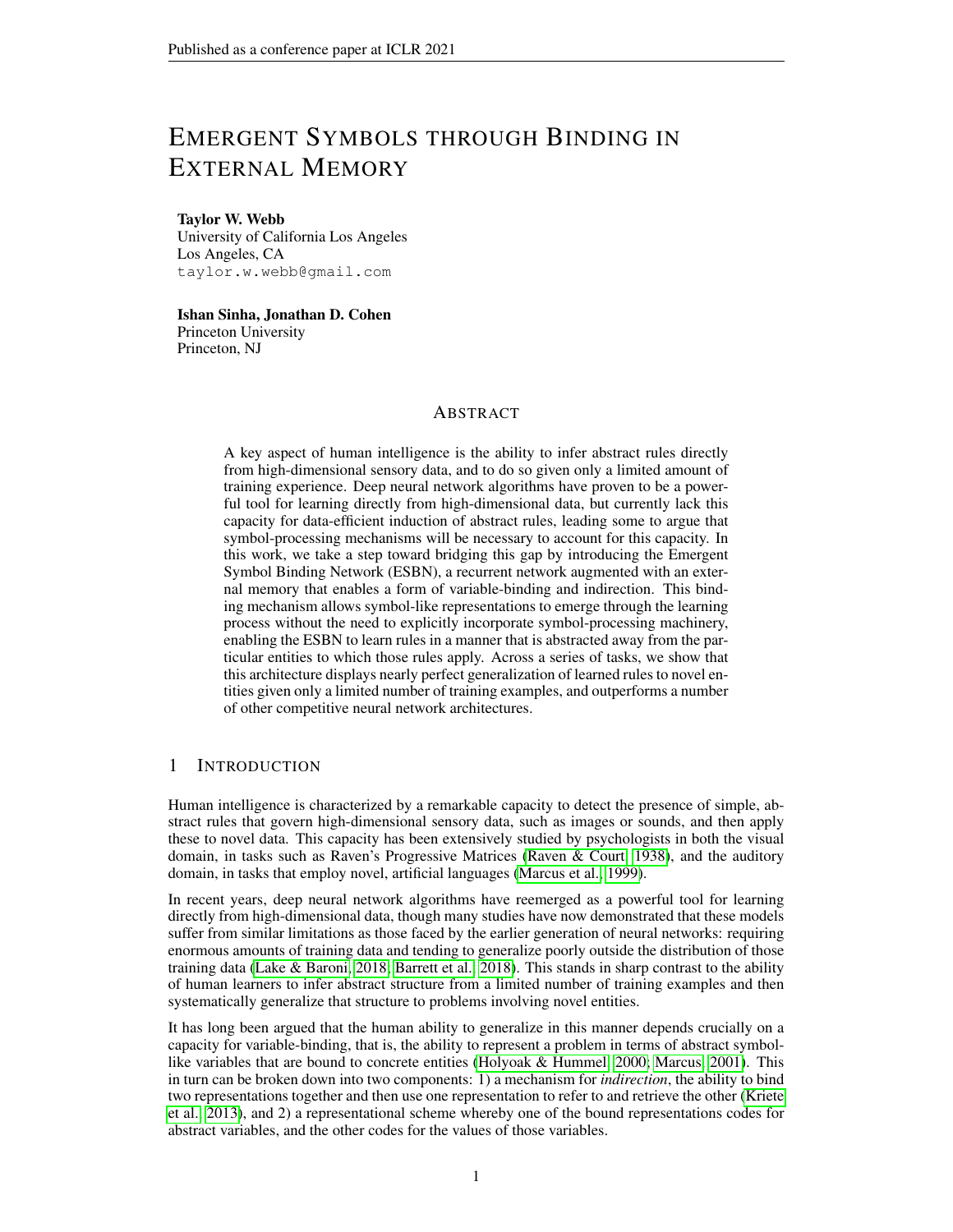consisting of the source pair followed by two target pairs, and  $\gamma$  is a binary target indicating which target pair matches the source pair. In both the distribution-of-three task and the identity rules task, there are  $T = 9$  images, consisting of the three entries in the first row, the two non-empty entries in the second row, and the four multiple-choice options, and  $y$  is a four-way classification target, indicating which of the multiple-choice options is correct.

All images are 32 32 grayscale images containing a single Unicode character. For each problem, we first process each image independently by a shared encoder  $f_e$ , generating image embeddings  $z_{t=1}$ ...  $z_{t=T}$ , and then pass these embeddings to a sequential model component  $f_s$  that generates a response (either through a sigmoid output layer for tasks with a binary target, or a softmax layer for tasks with a four-way classification target). The sequential component is either the ESBN or one of a number of alternative architectures described below. We use the same encoder architecture  $f_e$ (detailed in A.3) for all models. All components are trained end-to-end, including the encoder.

## 3.1 TEMPORAL CONTEXT NORMALIZATION

We use temporal context normalization (TCN), recently shown to improve out-of-distribution generalization in relational reasoning tasks (Webb et al., 2020). TCN is similar to batch normalization, but, instead of normalizing over the batch dimension, normalizes over a task-relevant temporal window. This has the effect of preserving information about the relations between the entities present within this window (e.g. the size of those entities relative to one another), resulting in better generalization of learned relations to novel contexts (i.e. out-of-distribution).

We found that TCN significantly improved generalization for all of the models on all of the tasks studied in the present work<sup>2</sup>. Therefore, the primary results we report all incorporate this technique ( A.5.1 includes a comparison of the performance of all models on all tasks with and without TCN). Specifically, we applied TCN to the embeddings  $z_{t=1} \dots z_{t=T}$  extracted by the encoder. Webb et al. (2020) also reported that it is sometimes useful to apply TCN separately to different components of a sequence. We found that this was the case for the RMTS task that we studied, in which we found it useful to apply TCN separately to the embeddings for the source pair and each target pair. For all of the other tasks that we studied, TCN was applied over the entire sequence for each problem.

#### 3.2 EMERGENT SYMBOL BINDING NETWORK



Figure 2: Emergent Symbol Binding Network.  $f_s$  consists of an LSTM controller plus output layers for  $\hat{y}$ ,  $k_w$ , and g (not shown).  $f_e$  is a multilayer feedforward encoder that translates an image  $x$ into a low-dimensional embedding z. These two pathways only interact indirectly via a key/value memory.

The ESBN (Figure 2; Algorithm 1) uses an LSTM controller  $(f_s)$  with a differentiable external memory that is explicitly separated into keys ( $M_k$ ) and values ( $M_v$ ). At each time step t, a key/value pair is written to memory. The keys written to memory,  $k_{w_t}$ , are generated by an output layer from the LSTM controller, and the values are the individual input embeddings,  $z_t$ , of the input sequence, unmodified by the LSTM. Our hypothesis was that factoring the model into two separate information processing streams would allow the LSTM to learn how to represent abstract variables in the keys

<sup>&</sup>lt;sup>2</sup>Except for the PrediNet on the same/different task, as detailed in A.5.1.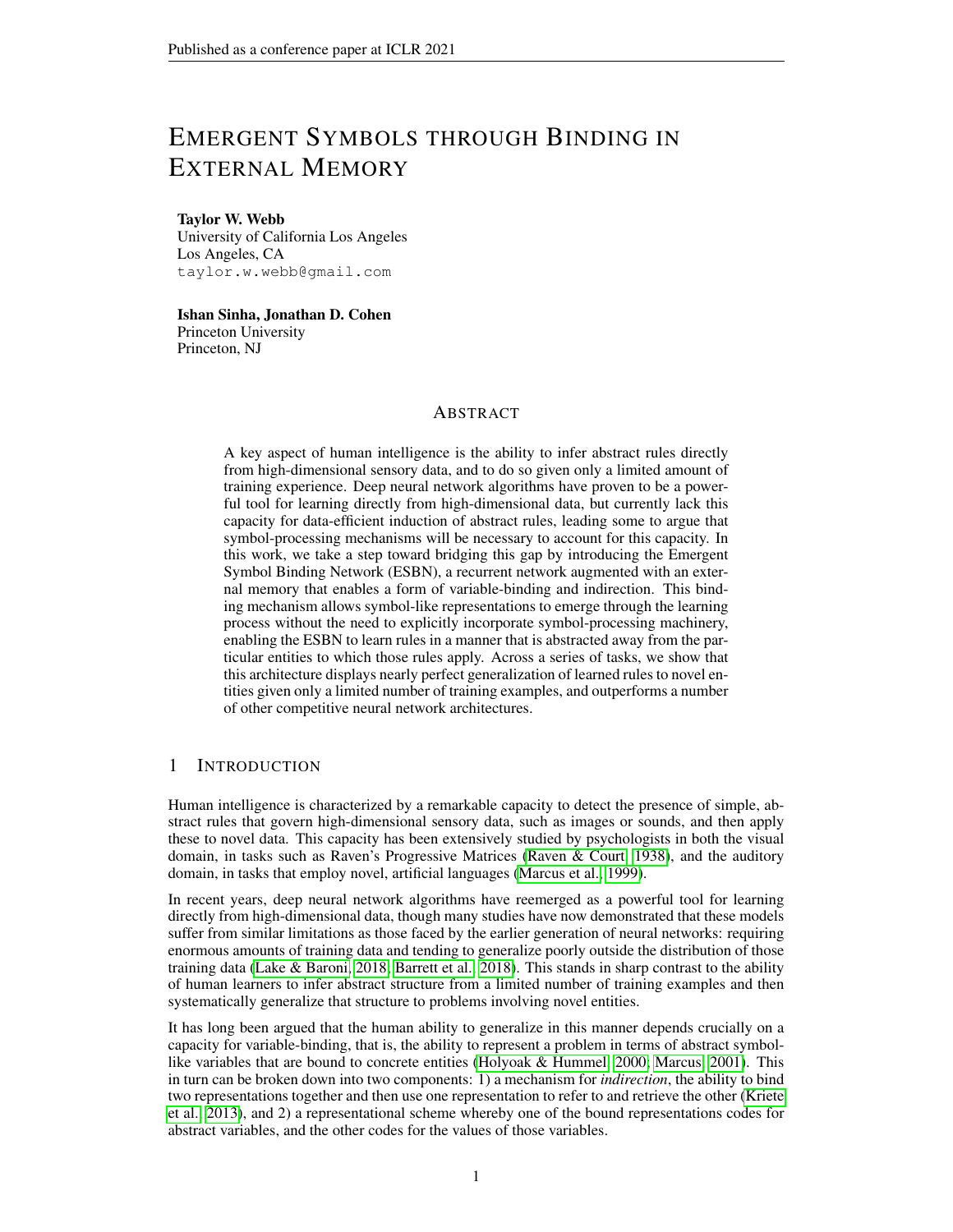it generates, which could then be explicitly bound to associated values (image embeddings) learned by the separate encoder network  $(f_e)$ , allowing the ESBN to employ a form of indirection.

To retrieve keys from memory, similarity scores are computed by comparing (via a dot product) the image embedding  $z_t$  to all of the values in memory  $M_{v_{t-1}}$ . These similarity scores are passed through a softmax nonlinearity to generate weights  $w_{k_t}$ , and passed through a sigmoid nonlinearity (with learned gain and bias parameters,  $\gamma$  and  $\beta$ ) to generate confidence values  $c_{k_t}$  (one weight and confidence value per entry in memory). The weights are used to compute 1) a weighted sum of all keys in memory  $M_{k_{t-1}}$ , and 2) a weighted sum of all associated confidence values  $c_{k_t}$ . Finally, the retrieved key and associated confidence value are concatenated and multiplied by a learned sigmoidal gate  $g_t$  to form  $k_{r_t}$ , the input to the LSTM controller at the next time step.

**Algorithm 1:** Emergent Symbol Binding Network.  $(k)$  indicates the concatenation of a vector and a scalar, forming a vector with one additional dimension.  $f, g$  indicates the concatenation of a matrix and a vector, forming a matrix with one additional row.  $\sigma()$  is the logistic sigmoid function.

```
k_{r_{t=0}} 0;<br>h_{t=0} 0;
h_{t=0} 0;<br>
M_{k_{t=0}} fg;
M_{k_{t=0}}M_{V_{t=0}} fg;
for t in 1 \ldots T do
       z_t f_e(\mathbf{x}_t);\hat{\mathbf{y}}_t, g_t, \mathbf{k}_{w_t}, \mathbf{h}_t f_s(\mathbf{h}_{t-1}, \mathbf{k}_{r_{t-1}});if t is 1 then
              k_{r_t} 0;
      else
              w_{k_t} softmax(M_{V_{t-1}} z<sub>t</sub>);
              c_{k_t} σ(\gamma(M_{V_{t-1}} z<sub>t</sub>) + \beta);
              k_{r_t} g_t \sum_{t=1}^{t-1}i=1w_{k_t}(i)(M_{k_{t-1}}(i)kc_{k_t}(i));
      end
       M_{k_t} fM<sub>k<sub>t−1</sub>, k<sub>wt</sub> g;</sub>
       M_{V_t} fM<sub>V_{t-1}</sub>, z<sub>t</sub>g;
end
return \mathbf{\hat{y}}_{t=\tau}
```
#### 3.3 ALTERNATIVE ARCHITECTURES

The simplest alternative architecture that we consider is an *LSTM* (Hochreiter & Schmidhuber, 1997) without external memory. We pass the low-dimensional embeddings  $z_{t=1} \dots z_{t=T}$  directly to the LSTM, and generate a prediction  $\hat{y}$  by passing the final hidden state through an output layer.

Next we consider two alternative external memory architectures: the *Neural Turing Machine* (NTM; Graves et al. (2014)) and *Metalearned Neural Memory* (MNM; Munkhdalai et al. (2019)). This comparison allows us to determine to what extent our results depend on the specific details of the ESBN's external memory, and, in particular, the separation between its two informationprocessing pathways vs. the mere presence of an external memory. Our NTM implementation consists of an LSTM controller (which takes image embeddings as input, and generates a prediction  $\hat{y}$  as output) that interacts with an external memory using both content-based and location-based read/write mechanisms. Our MNM implementation employs the publicly available code from the original paper, modified so as to employ the same encoder architecture and TCN procedure as the other architectures that we test. Just as with the ESBN, we allow both of these architectures an extra time step to process the information retrieved from memory following the final input.

We also consider the *Relation Net* (RN; Santoro et al. (2017)), an architecture that has proven to be an effective approach for a wide range of relational reasoning tasks. In our implementation, we treat the low-dimensional image embeddings as individual 'objects' in the RN framework, using a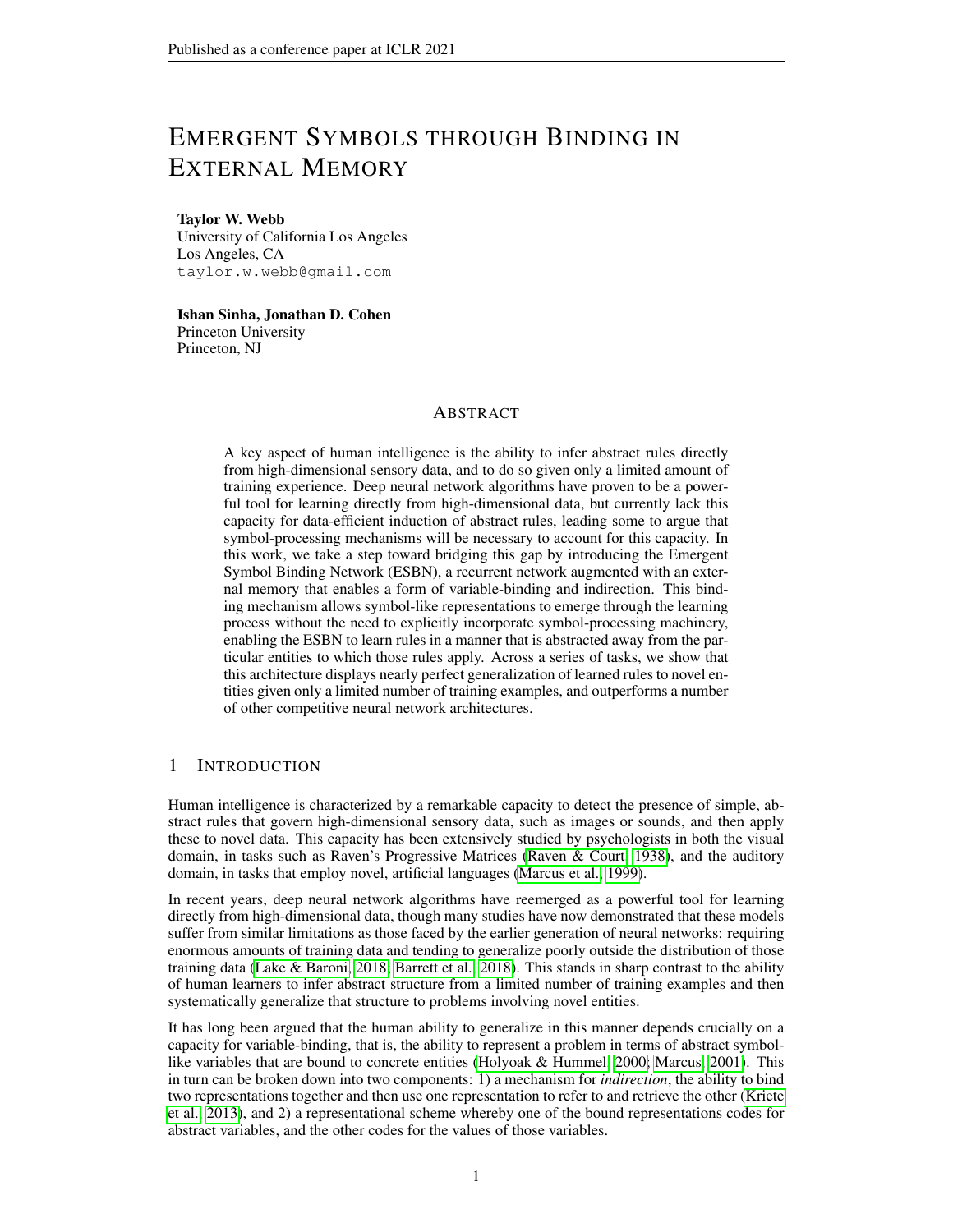shared MLP to process all pair-wise combinations of these embeddings, summing the outputs from this MLP, and then passing them to another MLP that generates the prediction  $\hat{y}$ .

We also compare our model against the *Transformer* (Vaswani et al., 2017), an architecture originally developed in the domain of natural language processing, but has proven to be effective for a wide range of sequential data, and demonstrated a capacity for some degree of extrapolation (Saxton et al., 2019). After applying the transformer architecture to the sequence of image embeddings (allowing self-attention between these embeddings), we compute an average of the (transformed) embeddings, and then pass this to a small MLP that then generates the task output  $\hat{y}$ .

Finally, we consider the *PrediNet* (Shanahan et al., 2019). PrediNet was designed with the goal of being 'explicitly relational,' and has been shown to be effective at generalizing learned relations to novel entities. We apply the PrediNet's multi-head attention over the 1D temporal sequence of image embeddings (as opposed to applying attention over a 2D image, as in the original work), and then pass the output of the PrediNet module to a small MLP that generates  $\hat{y}$ .



4 RESULTS

Figure 3: Results for all four tasks with m objects withheld (out of  $n = 100$ ) during training. Results reflect test accuracy averaged over 10 trained networks ( the standard error of the mean).

Figure 3 shows the generalization results for all four tasks. Our primary finding is that the ESBN displayed nearly perfect generalization ( 95%) of the learned rule in all four tasks, even when trained on a very limited number of problems (just hundreds of problems, in the case of the most extreme generalization regimes) involving a limited number of entities (as few as just two entities, in the case of the same/different task), and tested on completely novel entities. Some of the alternative architectures that we evaluated showed a surprising capability to generalize to novel entities in some tasks as seen, for instance, in the generalization results for the Transformer and RN on the same/different and RMTS tasks (though we note that all architectures incorporate TCN, without which generalization is significantly worse, as shown in A.5.1). Nevertheless, none of these alternative architectures were able to generalize what they learned in the most extreme generalization regimes, whereas the ESBN performed comparably well across all regimes.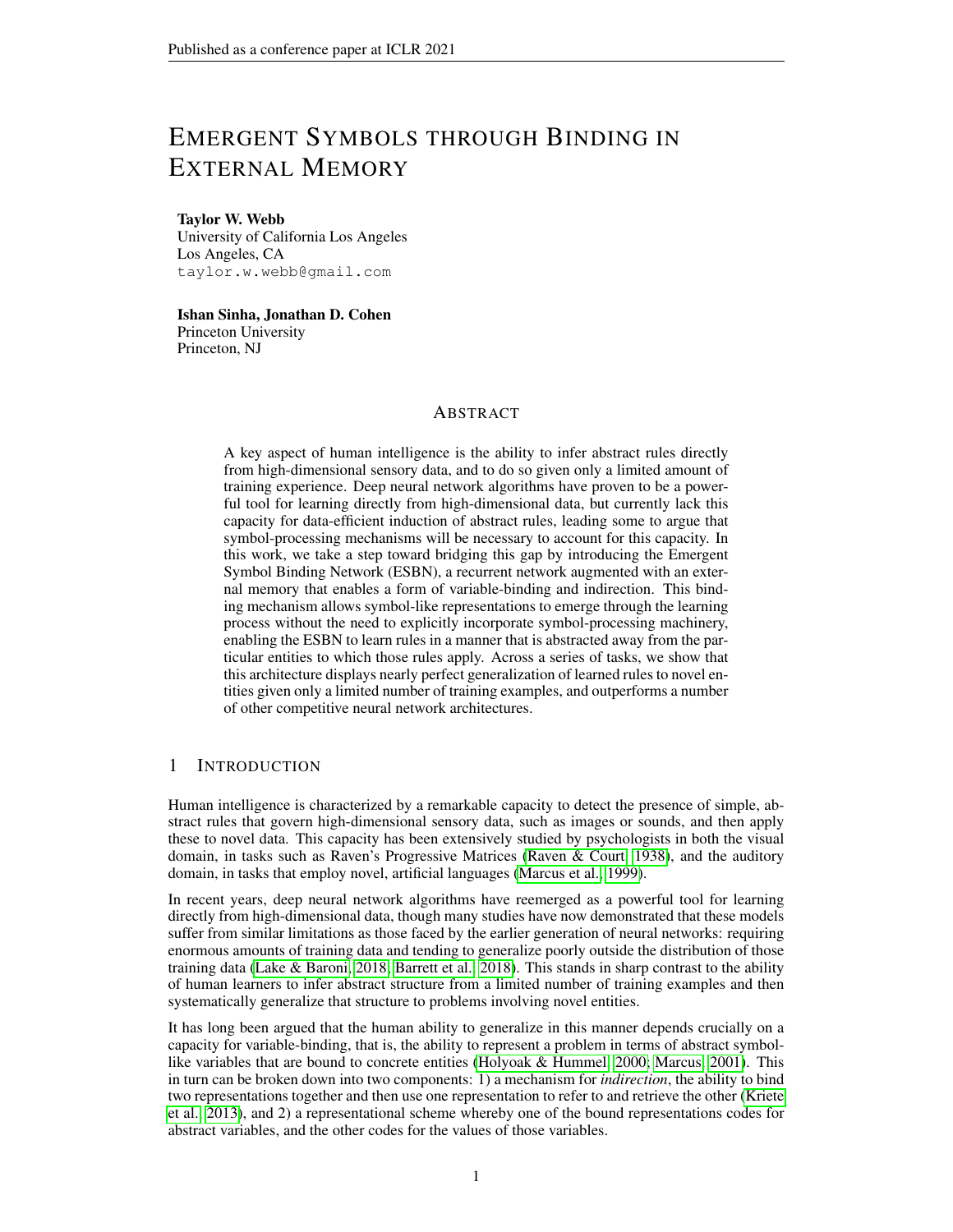Notably, the RN performed very poorly on the distribution-of-three and identity rules tasks, even in the easiest regime ( $m = 0$ ). We speculate that this results from the fact that the RN is biased toward pair-wise relations, whereas these tasks are both based on a ternary relation. It is possible to represent this ternary relation as a combination of pair-wise relations, but doing so requires a more complex strategy and therefore likely more training data. We include results in A.5.2 demonstrating that the RN is capable of successfully generalizing in this task (though not in the most extreme regimes) when trained on an order of magnitude more data  $(10<sup>5</sup>$  instead of  $10<sup>4</sup>$  examples). We also present results for the Temporal Relation Network (Zhou et al., 2018), an RN variant that incorporates ternary relations via subsampling, though we find that this doesn't help as much as increasing the amount of training data.



Figure 4: Training accuracy time courses for all models on the  $m = 0$  regime. Each time course reflects an average over 10 trained networks. Error bars reflect the standard error of the mean.

In addition to requiring a very small amount of training data and generalizing systematically to novel entities, the ESBN also requires very little training time. Figure 4 shows training accuracy time courses for the RMTS, distribution-of-three, and identity rules tasks for all models <sup>3</sup>. The ESBN converged to nearly perfect training accuracy within 100 to 200 training updates on all four tasks, whereas the other models required thousands, or even tens of thousands of training updates to reach convergence<sup>4</sup>.

We also performed some experiments to better understand how the ESBN operates, and why it was so effective. First, we tested whether the systematic generalization exhibited by the ESBN was dependent on the use of convolutional layers in the encoder, which naturally confer a significant degree of generalization in tasks that involve shape recognition. We found that the ESBN generalized to novel entities comparably well when using either an MLP encoder or a random projection (see A.5.4 for details), suggesting that the ESBN is capable of generalizing learned rules to any arbitrary set of entities, regardless of how those entities are encoded. For comparison, we also performed the same experiments with the Transformer (the best performing alternative architecture on our tasks) and found that, by contrast, its performance was significantly impaired by the use of a random projection instead of a convolutional encoder.

Second, we performed an ablation experiment on the confidence value appended to retrieved memories. We found that ablation of these confidence values impaired the ESBN's performance in both the same/different and RMTS tasks, but not the distribution-of-three or identity rules tasks (see A.5.5 for details). A likely reason for this result is that the distribution-of-three and identity rules tasks only require retrieval of the best match from memory, whereas the same/different and RMTS tasks require a sense of how good of a match that memory is, which is exactly the information that the confidence value conveys. This dissociation mirrors the distinction sometimes made in cognitive psychology between recollection and familiarity (Yonelinas, 2001).

Third, we performed an analysis of the key representations learned by the controller. We hypothesized that the controller would learn to represent abstract variables in the keys that it writes to memory, and that these representations therefore shouldn't vary based on the values to which they are bound. This analysis revealed a high degree of overlap between the keys written during training

<sup>&</sup>lt;sup>3</sup>We found that all models converged within a few hundred training updates on the relatively easy same/different discrimination task, so those time courses are omitted here, but shown in A.5.3.

<sup>4</sup>Note that all models eventually reached convergence, though this required that some of them be trained longer than is depicted in these figures, as detailed in A.4.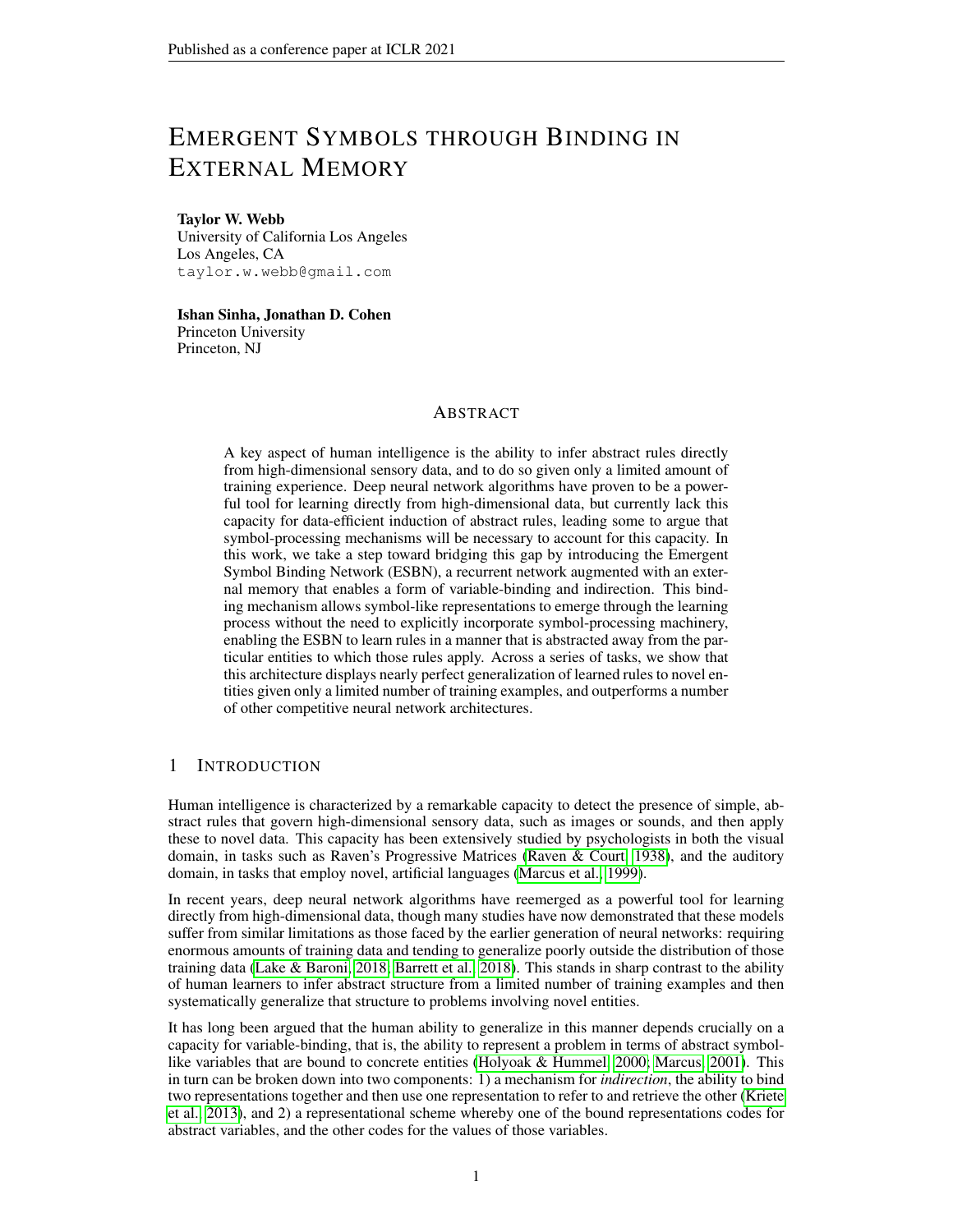and test (involving entirely different entities), suggesting that this was indeed the case (see A.6 for details). This ability to arbitrarily bind values to variables, without affecting the representations of those variables, is a key property of symbol-processing systems, and is likely the basis of the strong systematic generalization exhibited by the ESBN.

# 5 RELATED WORK

There have been a number of proposals for augmenting neural networks with an external memory. An influential early line of work, Complementary Learning Systems (McClelland et al., 1995), proposed that neural systems benefit from having components that learn on different time scales, and argues that this combination allows neural networks both to learn general, abstract structure (using standard learning algorithms) and to rapidly encode arbitrary new items (using an external memory). In recent years, there have been a number of proposals for how to implement the latter efficiently, including Fast Weights (Ba et al., 2016a), the NTM and closely related Differentiable Neural Computer (Graves et al., 2016), and the Differentiable Neural Dictionary (DND; Pritzel et al. (2017)). Our external memory approach is most closely related to the DND, which also involves a two-column key/value memory. Variations on key/value memory have also been employed in other more recently proposed approaches, such as the Memory Recall Agent (Fortunato et al., 2019) and the Dual-Coding Episodic Memory (Hill et al., 2020), where it afforded various benefits in terms of generalization. One critical difference between our model and this previous work is that the ESBN's controller is forced to interact with perceptual inputs only indirectly through its memory, a design decision that we argue is crucial to its ability to systematically generalize what it learns.

It is worth noting that architectures such as Fast Weights and the NTM are, in principle, capable of implementing variable-binding, though it is a separate question whether such a strategy will result from learning in any particular task. Along these lines, a recent study from Chen et al. (2019) found that both of these architectures are capable of generalizing learned structure to novel entities when allowed a sufficiently dense sampling of the space of potential objects (the 'objects' in their study were randomly sampled 50-dimensional vectors). This contrasts with our findings, in which the NTM performed poorly when trained on far fewer samples from a much higher-dimensional space (in the  $m = 95$  regime). This suggests that indirection and variable-binding, though possible in principle for architectures such as the NTM, do not emerge in practice when given only a limited amount of training experience, whereas this capacity is explicitly built into the ESBN.

At a high level, the idea of factoring a model into two distinct information processing streams, one that codes abstract task-relevant variables or roles and one that codes concrete entities, has been explored before. Kriete et al. (2013) proposed the PBWM Indirection model, in which one population of neurons acted as a pointer to another population of neurons by gating its activity, and showed that this model enabled a significant degree of generalization to novel role/filler bindings. Whittington et al. (2019) proposed the Tolman-Eichenbaum machine, a model that is capable of learning abstract relational structure (such as 2D spatial maps), and showed that this model captured a number of phenomena relating to grid cells and place cells. Russin et al. (2019) proposed Syntactic Attention, an architecture involving separate pathways for processing syntax vs. semantics, and showed that this approach was capable of a significant degree of compositional generalization on the challenging SCAN dataset. Relative to this previous work, our central contribution is the development of a simple model that can learn abstract rules directly from high-dimensional data (images), exploiting this same high-level idea to enable nearly perfect generalization of those rules to novel entities.

There has been extensive modeling work focusing on some of the tasks that we study. The recent development of two datasets modeled after Raven's Progressive Matrices, Procedurally Generated Matrices (Barrett et al., 2018), and RAVEN (Zhang et al., 2019), has spurred the development of models that are capable of solving RPM-like problems (Jahrens & Martinetz, 2020; Wu et al., 2020). However, these models typically require very large training sets (on the order of 10<sup>6</sup> training examples), and largely fail to generalize outside of the specific conditions under which they are trained, whereas the ESBN exhibits the ability to learn rapidly and generalize out-of-distribution.

There have also been a number of models proposed to account for the human ability to rapidly learn identity rules (Alhama & Zuidema, 2019). Though some of these models achieved significant generalization of learned identity rules to novel entities, they did so mostly through the inclusion of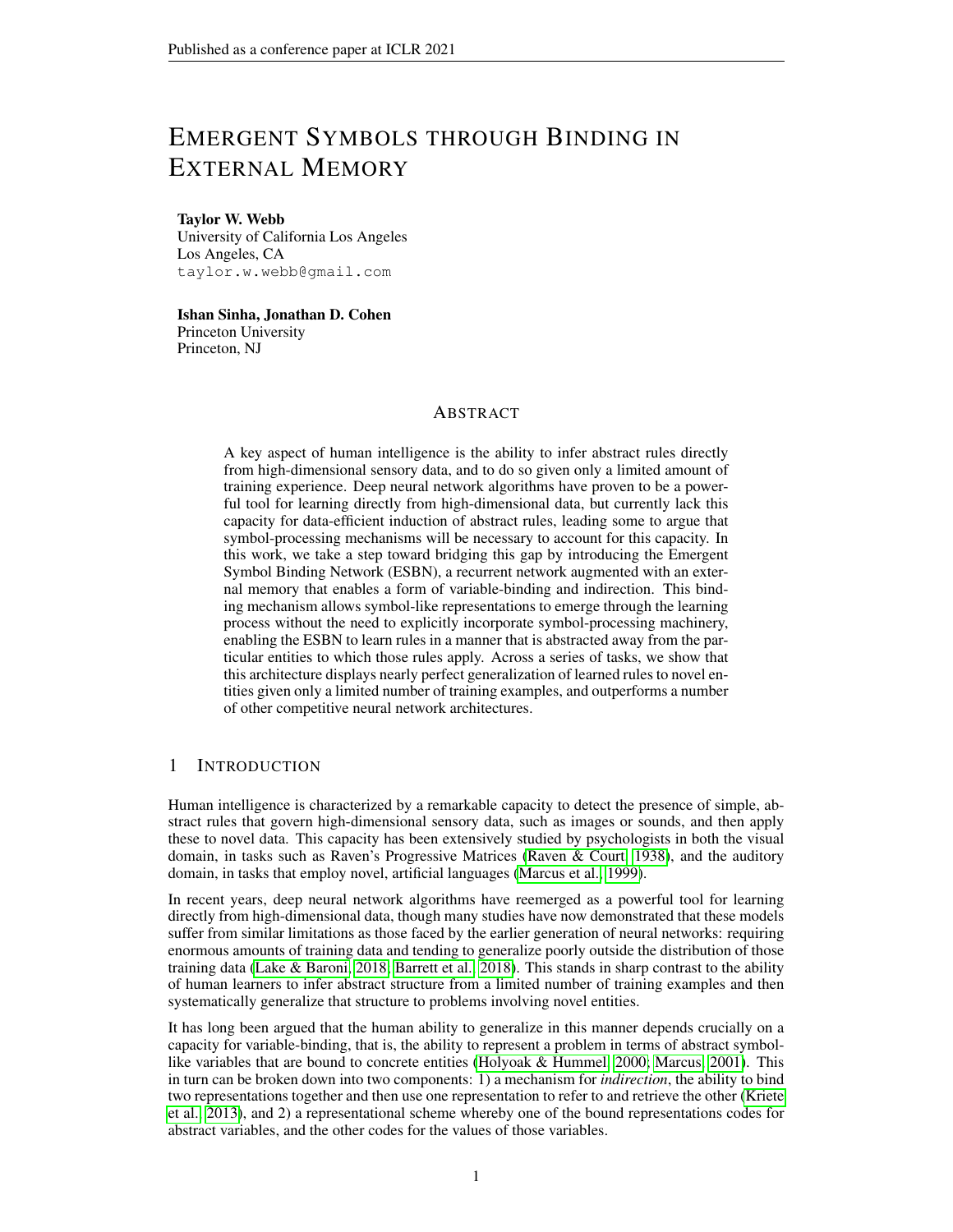highly task-specific mechanisms. By contrast, our aim in the present work was to present a general approach that could be applied to a wider range of tasks.

Finally, there have been a number of recent proposals for so-called 'neurosymbolic' models, incorporating elements from both the neural network and symbolic modeling frameworks (Mao et al., 2019; Nye et al., 2020). Though we have emphasized the notion of 'emergent symbols' in the present work, we stress that this is quite distinct from neurosymbolic modeling efforts since we do not explicitly incorporate any symbolic machinery into the ESBN. Instead, our approach was to show how the functional equivalent of symbols can emerge in a neural network model with an appropriate architecture and binding mechanism.

# 6 DISCUSSION

## 6.1 LIMITATIONS AND FUTURE WORK

One open question is whether the strict division between the two information processing streams in the ESBN is necessary, and whether it limits the sorts of relations and rules that it can learn. In future work, it may be desirable to soften this division, for instance by encouraging it in a regularization term, rather than strictly enforcing it architecturally.

A second limitation is that the tasks we study are not as complex as other similar tasks that have recently been studied, such as the two recently proposed RPM-like benchmarks (Barrett et al., 2018; Zhang et al., 2019). In the present work, we intentionally stripped away some of this complexity in order to make progress on the issue of out-of-distribution generalization. Extending the ESBN to more complex tasks will likely require the incorporation of visual attention mechanisms to enable selective sequential processing of individual elements within a scene. There are many recently proposed approaches for doing this (Gregor et al., 2015; Locatello et al., 2020). In future work, we look forward to extending the ESBN in this manner and testing it on more complex tasks.

## 6.2 RELATION TO WORK IN NEUROSCIENCE

It is worth considering how the present work relates to pre-existing theories of how the brain might implement variable-binding. Classic proposals for variable-binding in neural systems emphasize dynamic binding of representations, either by computing the tensor product between those representations (Smolensky, 1990), or by establishing synchronous activation between two pools of units (Hummel & Holyoak, 1997). An alternative proposal is that variable-binding is accomplished via semi-permanent synaptic changes in the hippocampus, relying on the same mechanism that plays a central role in episodic memory (Cer & O'Reilly, 2006). This approach relies on contextual information and retrieval processes to prevent potential interference between conflicting memories, rather than explicit unbinding mechanisms. Our model is more in line with the latter account, since it does not possess an unbinding mechanism. As such, our model can be seen as part of a recent trend toward the reinterpretation of putatively working memory functions in terms of episodic memory (Beukers et al., 2020).

# 7 CONCLUSION

In this work, we have presented a model of abstract rule learning based on a novel architecture, the ESBN, and shown that this model is capable of rapidly learning abstract rules directly from images given only a small amount of training experience, and then successfully generalizing those rules to novel entities. Key to the model's performance is its separation into two streams that only interact through indirection, allowing the ESBN to learn tasks in a manner that is abstracted away from the specific entities involved, and resulting in the emergence of symbol-like representations. We believe that these results suggest that such a variable-binding capacity is an essential ingredient for achieving human-like abstraction and generalization, and hope that the ESBN will be a useful tool for doing so.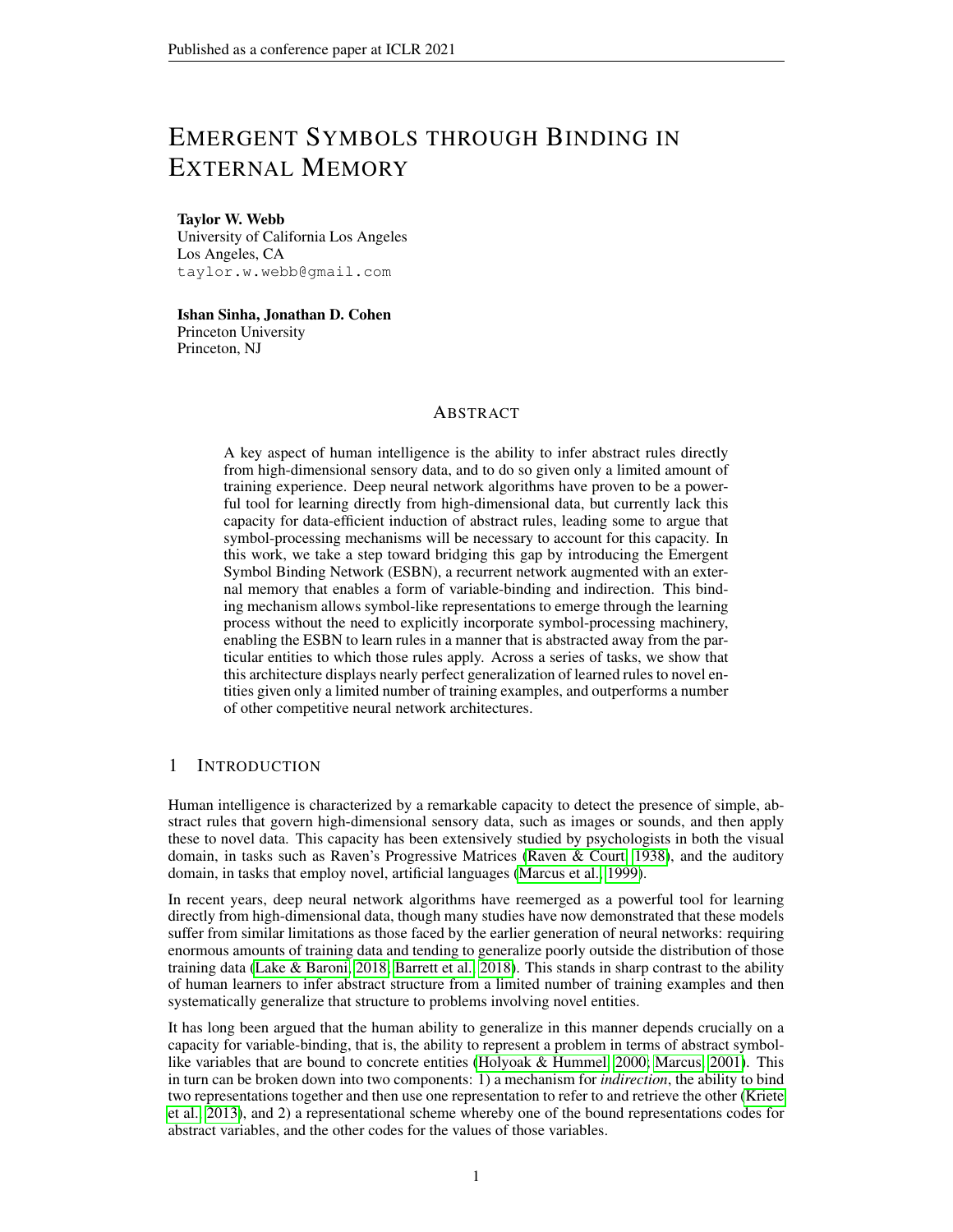## **ACKNOWLEDGMENTS**

We would like to thank Zachary Dulberg, Steven Frankland, Randall O'Reilly, Alexander Petrov, and Simon Segert for their helpful feedback and discussions.

#### **REFERENCES**

- Raquel G Alhama and Willem Zuidema. A review of computational models of basic rule learning: The neural-symbolic debate and beyond. *Psychonomic bulletin & review*, 26(4):1174–1194, 2019.
- Jimmy Ba, Geoffrey E Hinton, Volodymyr Mnih, Joel Z Leibo, and Catalin Ionescu. Using fast weights to attend to the recent past. In *Advances in Neural Information Processing Systems*, pp. 4331–4339, 2016a.
- Jimmy Lei Ba, Jamie Ryan Kiros, and Geoffrey E Hinton. Layer normalization. *arXiv preprint arXiv:1607.06450*, 2016b.
- David GT Barrett, Felix Hill, Adam Santoro, Ari S Morcos, and Timothy Lillicrap. Measuring abstract reasoning in neural networks. *arXiv preprint arXiv:1807.04225*, 2018.
- Andrew Beukers, Kenneth A Norman, and Jonathan D Cohen. Is activity silent working memory just episodic memory?, 2020.
- Patricia A Carpenter, Marcel A Just, and Peter Shell. What one intelligence test measures: a theoretical account of the processing in the raven progressive matrices test. *Psychological review*, 97 (3):404, 1990.
- Daniel M Cer and Randall C O'Reilly. Neural mechanisms of binding in the hippocampus and neocortex: insights from computational models., 2006.
- Catherine Chen, Qihong Lu, Andre Beukers, Christopher Baldassano, and Kenneth A Norman. Learning to perform role-filler binding with schematic knowledge. *arXiv preprint arXiv:1902.09006*, 2019.
- Joël Fagot, Edward A Wasserman, and Michael E Young. Discriminating the relation between relations: the role of entropy in abstract conceptualization by baboons (papio papio) and humans (homo sapiens). *Journal of Experimental Psychology: Animal Behavior Processes*, 27(4):316, 2001.
- Meire Fortunato, Melissa Tan, Ryan Faulkner, Steven Hansen, Adrià Puigdomènech Badia, Gavin Buttimore, Charles Deck, Joel Z Leibo, and Charles Blundell. Generalization of reinforcement learners with working and episodic memory. In *Advances in Neural Information Processing Systems*, pp. 12469–12478, 2019.
- Xavier Glorot and Yoshua Bengio. Understanding the difficulty of training deep feedforward neural networks. In *Proceedings of the thirteenth international conference on artificial intelligence and statistics*, pp. 249–256, 2010.
- Alex Graves, Greg Wayne, and Ivo Danihelka. Neural turing machines. *arXiv preprint arXiv:1410.5401*, 2014.
- Alex Graves, Greg Wayne, Malcolm Reynolds, Tim Harley, Ivo Danihelka, Agnieszka Grabska-Barwińska, Sergio Gómez Colmenarejo, Edward Grefenstette, Tiago Ramalho, John Agapiou, et al. Hybrid computing using a neural network with dynamic external memory. *Nature*, 538 (7626):471–476, 2016.
- Karol Gregor, Ivo Danihelka, Alex Graves, Danilo Jimenez Rezende, and Daan Wierstra. Draw: A recurrent neural network for image generation. *arXiv preprint arXiv:1502.04623*, 2015.
- Kaiming He, Xiangyu Zhang, Shaoqing Ren, and Jian Sun. Delving deep into rectifiers: Surpassing human-level performance on imagenet classification. In *Proceedings of the IEEE international conference on computer vision*, pp. 1026–1034, 2015.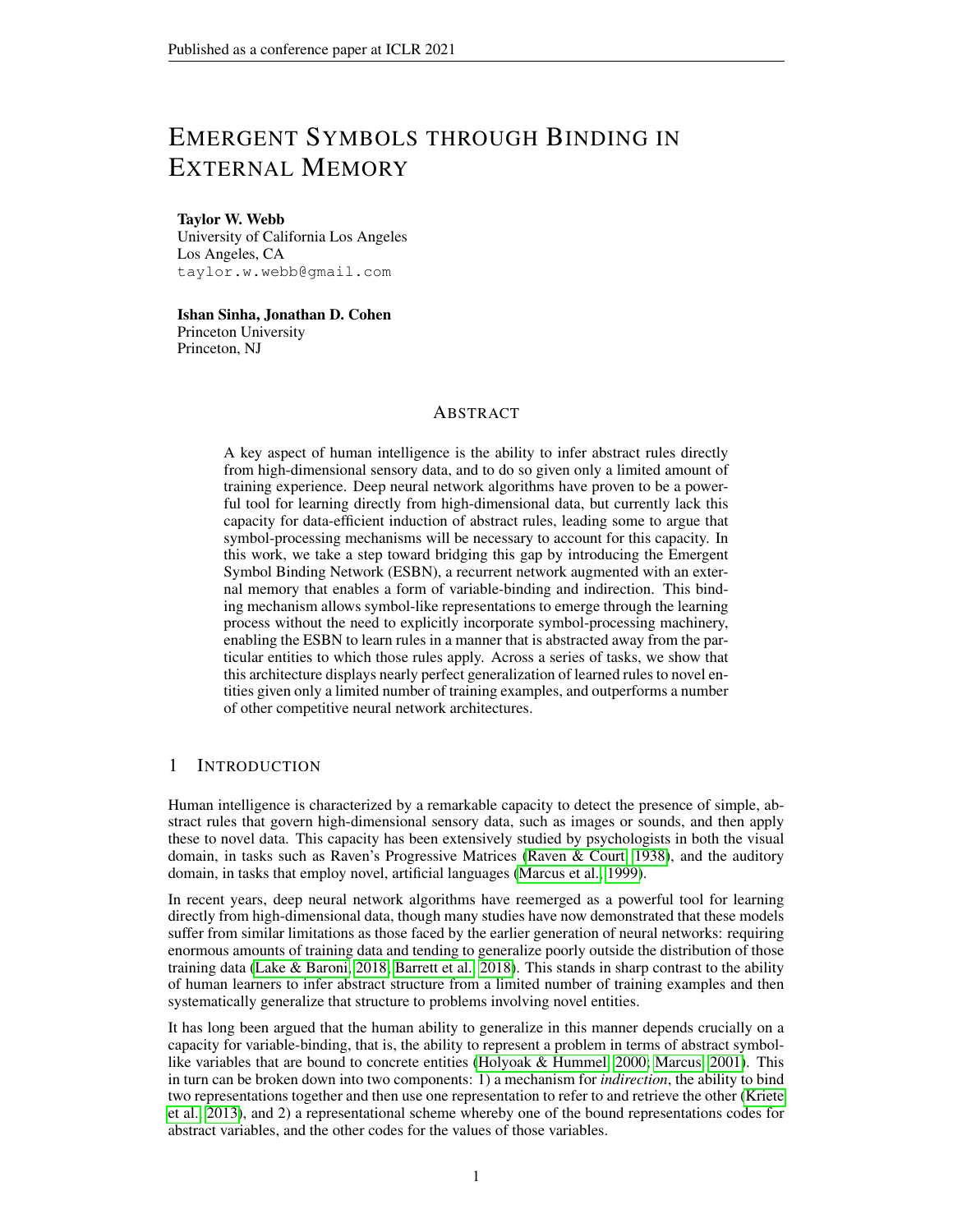- Felix Hill, Olivier Tieleman, Tamara von Glehn, Nathaniel Wong, Hamza Merzic, and Stephen Clark. Grounded language learning fast and slow. *arXiv preprint arXiv:2009.01719*, 2020.
- Sepp Hochreiter and Jürgen Schmidhuber. Long short-term memory. *Neural computation*, 9(8): 1735–1780, 1997.
- Keith J Holyoak and John E Hummel. The proper treatment of symbols in a connectionist architecture. *Cognitive dynamics: Conceptual change in humans and machines*, 229:263, 2000.
- John E Hummel and Keith J Holyoak. Distributed representations of structure: A theory of analogical access and mapping. *Psychological review*, 104(3):427, 1997.
- Marius Jahrens and Thomas Martinetz. Solving raven's progressive matrices with multi-layer relation networks. *arXiv preprint arXiv:2003.11608*, 2020.
- Junkyung Kim, Matthew Ricci, and Thomas Serre. Not-so-clevr: learning same–different relations strains feedforward neural networks. *Interface focus*, 8(4):20180011, 2018.
- Diederik P Kingma and Jimmy Ba. Adam: A method for stochastic optimization. *arXiv preprint arXiv:1412.6980*, 2014.
- Trenton Kriete, David C Noelle, Jonathan D Cohen, and Randall C O'Reilly. Indirection and symbol-like processing in the prefrontal cortex and basal ganglia. *Proceedings of the National Academy of Sciences*, 110(41):16390–16395, 2013.
- Brenden Lake and Marco Baroni. Generalization without systematicity: On the compositional skills of sequence-to-sequence recurrent networks. In *International Conference on Machine Learning*, pp. 2873–2882. PMLR, 2018.
- Francesco Locatello, Dirk Weissenborn, Thomas Unterthiner, Aravindh Mahendran, Georg Heigold, Jakob Uszkoreit, Alexey Dosovitskiy, and Thomas Kipf. Object-centric learning with slot attention. *arXiv preprint arXiv:2006.15055*, 2020.
- Jiayuan Mao, Chuang Gan, Pushmeet Kohli, Joshua B Tenenbaum, and Jiajun Wu. The neurosymbolic concept learner: Interpreting scenes, words, and sentences from natural supervision. *arXiv preprint arXiv:1904.12584*, 2019.
- Gary Marcus. The algebraic mind, 2001.
- Gary F Marcus, Sugumaran Vijayan, S Bandi Rao, and Peter M Vishton. Rule learning by sevenmonth-old infants. *Science*, 283(5398):77–80, 1999.
- James L McClelland, Bruce L McNaughton, and Randall C O'Reilly. Why there are complementary learning systems in the hippocampus and neocortex: insights from the successes and failures of connectionist models of learning and memory. *Psychological review*, 102(3):419, 1995.
- Tsendsuren Munkhdalai, Alessandro Sordoni, Tong Wang, and Adam Trischler. Metalearned neural memory. In *Advances in Neural Information Processing Systems*, pp. 13331–13342, 2019.
- Maxwell I Nye, Armando Solar-Lezama, Joshua B Tenenbaum, and Brenden M Lake. Learning compositional rules via neural program synthesis. *arXiv preprint arXiv:2003.05562*, 2020.
- David Premack. The codes of man and beasts. *Behavioral and Brain Sciences*, 6(1):125–136, 1983.
- Alexander Pritzel, Benigno Uria, Sriram Srinivasan, Adria Puigdomenech, Oriol Vinyals, Demis Hassabis, Daan Wierstra, and Charles Blundell. Neural episodic control. *arXiv preprint arXiv:1703.01988*, 2017.
- John C Raven and JH Court. *Raven's progressive matrices*. Western Psychological Services Los Angeles, CA, 1938.
- Jake Russin, Jason Jo, Randall C O'Reilly, and Yoshua Bengio. Compositional generalization in a deep seq2seq model by separating syntax and semantics. *arXiv preprint arXiv:1904.09708*, 2019.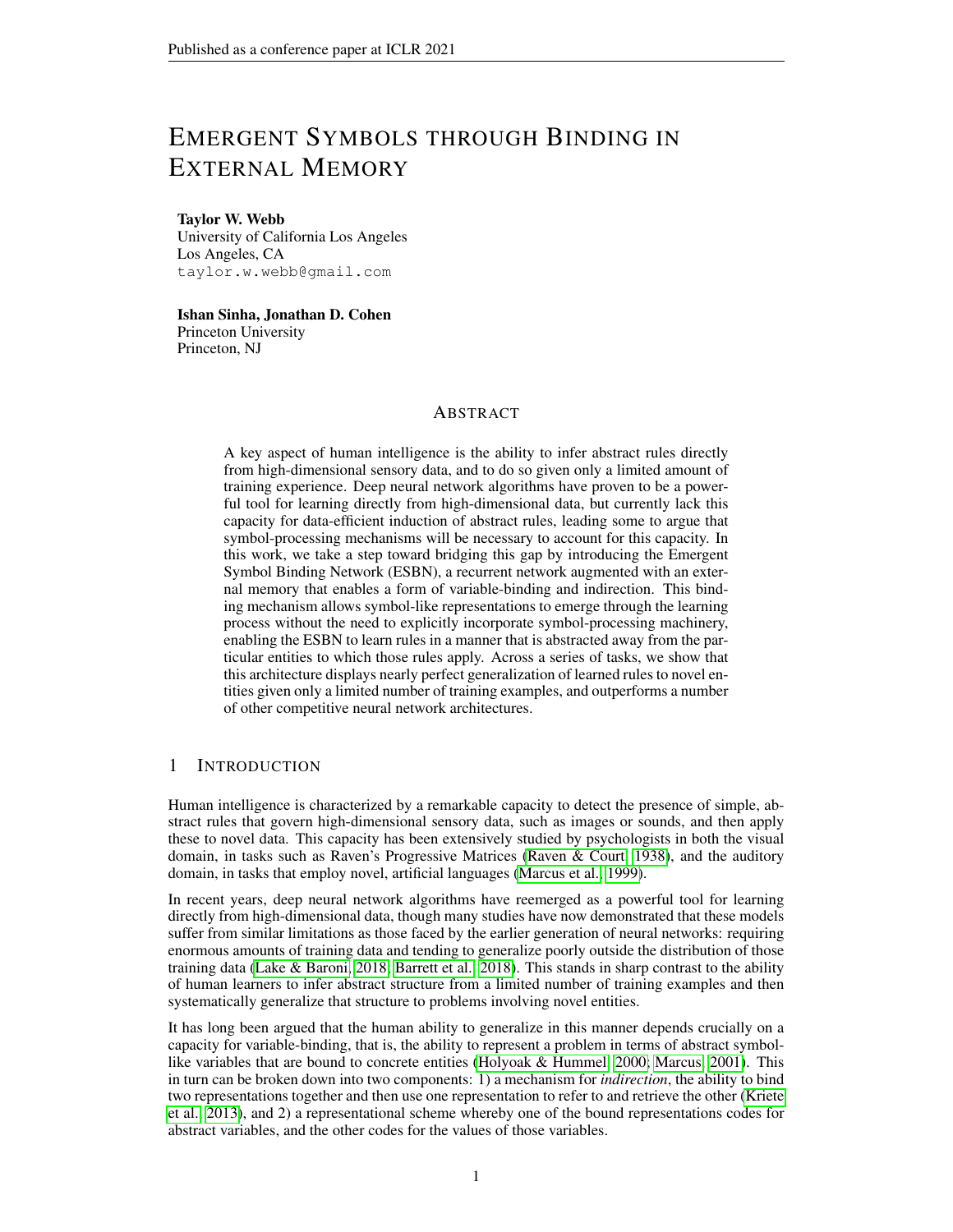- Adam Santoro, David Raposo, David G Barrett, Mateusz Malinowski, Razvan Pascanu, Peter Battaglia, and Timothy Lillicrap. A simple neural network module for relational reasoning. In *Advances in neural information processing systems*, pp. 4967–4976, 2017.
- David Saxton, Edward Grefenstette, Felix Hill, and Pushmeet Kohli. Analysing mathematical reasoning abilities of neural models. *arXiv preprint arXiv:1904.01557*, 2019.
- Murray Shanahan, Kyriacos Nikiforou, Antonia Creswell, Christos Kaplanis, David Barrett, and Marta Garnelo. An explicitly relational neural network architecture. *arXiv preprint arXiv:1905.10307*, 2019.
- Ishan Sinha, Taylor W Webb, and Jonathan D Cohen. A memory-augmented neural network model of abstract rule learning. *arXiv preprint arXiv:2012.07172*, 2020.
- Paul Smolensky. Tensor product variable binding and the representation of symbolic structures in connectionist systems. *Artificial intelligence*, 46(1-2):159–216, 1990.
- Richard E Snow, Patrick C Kyllonen, and Brachia Marshalek. The topography of ability and learning correlations. *Advances in the psychology of human intelligence*, 2(S 47):103, 1984.
- Ashish Vaswani, Noam Shazeer, Niki Parmar, Jakob Uszkoreit, Llion Jones, Aidan N Gomez, Łukasz Kaiser, and Illia Polosukhin. Attention is all you need. In *Advances in neural information processing systems*, pp. 5998–6008, 2017.
- Taylor W Webb, Zachary Dulberg, Steven M Frankland, Alexander A Petrov, Randall C O'Reilly, and Jonathan D Cohen. Learning representations that support extrapolation. *arXiv preprint arXiv:2007.05059*, 2020.
- James CR Whittington, Timothy H Muller, Shirley Mark, Guifen Chen, Caswell Barry, Neil Burgess, and Timothy EJ Behrens. The tolman-eichenbaum machine: Unifying space and relational memory through generalisation in the hippocampal formation. *BioRxiv*, pp. 770495, 2019.
- Yuhuai Wu, Honghua Dong, Roger Grosse, and Jimmy Ba. The scattering compositional learner: Discovering objects, attributes, relationships in analogical reasoning. *arXiv preprint arXiv:2007.04212*, 2020.
- Andrew P Yonelinas. Consciousness, control, and confidence: the 3 cs of recognition memory. *Journal of Experimental Psychology: General*, 130(3):361, 2001.
- Chi Zhang, Feng Gao, Baoxiong Jia, Yixin Zhu, and Song-Chun Zhu. Raven: A dataset for relational and analogical visual reasoning. In *Proceedings of the IEEE Conference on Computer Vision and Pattern Recognition*, pp. 5317–5327, 2019.
- Bolei Zhou, Alex Andonian, Aude Oliva, and Antonio Torralba. Temporal relational reasoning in videos. In *Proceedings of the European Conference on Computer Vision (ECCV)*, pp. 803–818, 2018.

## A APPENDIX

#### A.1 CODE AVAILABILITY

All code, including code for dataset generation, model implementation, training, and evaluation, is available on [GitHub.](https://github.com/taylorwwebb/emergent_symbols)

#### A.2 DATASET GENERATION

In this section, we provide details on the dataset generation process for all tasks. In all of our simulations, a dataset was generated from scratch (according to the procedures described below) at the beginning of each training run, such that different runs involved different datasets, though the statistics were the same across these datasets. We did this to prevent the possibility that our results would reflect biases present in a particular dataset.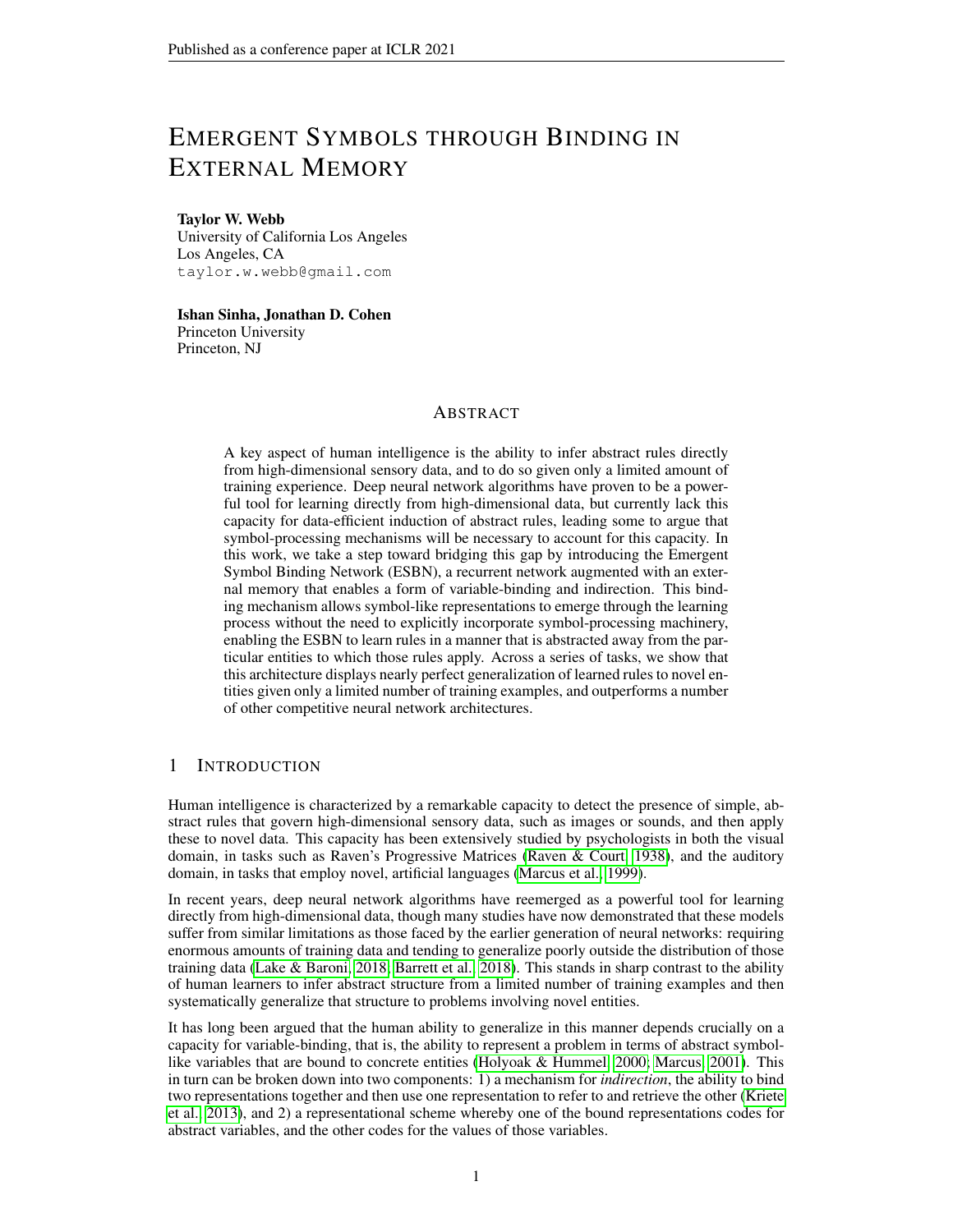Table 1: Training and test set sizes for the same/different discrimination task.

|                 |     |       |        | $m = 0$ $m = 50$ $m = 85$ $m = 95$ $m = 98$ |        |
|-----------------|-----|-------|--------|---------------------------------------------|--------|
| Training 18,810 | 990 | 4.900 | 420    | 40                                          | Δ      |
| Test            |     | 4.900 | 10,000 | 10,000                                      | 10,000 |

#### A.2.1 SAME/DIFFERENT DISCRIMINATION

Given  $n = 100$  total images, with  $m = 0$  withheld during training, there are  $n^2 = 10^4$  possible same/different problems. To prevent the potential for networks to be biased by the fact that the overwhelming majority of these are 'different' problems, we created balanced datasets by including duplicates of the 'same' problems. Specifically, we randomly sampled (with replacement)  $n(n \t1)$ of the *n* unique 'same' trials and combined them with the  $n(n \t1)$  unique 'different' trials, resulting in  $2n(n \t-1) = 19,800$  total problems. We reserved 990 of these problems for test, yielding training sets including 18, 810 problems (ensuring that duplicates of the same problem did not appear in both the training and test sets).

We followed a similar procedure for the other regimes, generating balanced datasets by duplicating the 'same' problems when necessary. These datasets incorporated either all of the problems that resulted from this procedure (given the  $n \mod m$  m images available for training, or the m images available for test), or 10, 000 problems, whichever was smaller. The exact size of each of these datasets is shown in Table 1.

A.2.2 RMTS

Table 2: Training and test set sizes for the RMTS task.

|          |        | $m = 0$ $m = 50$ $m = 85$ $m = 95$ |        |        |
|----------|--------|------------------------------------|--------|--------|
| Training | 10,000 | 10,000                             | 10,000 | 480    |
| Test     | 10,000 | 10,000                             | 10,000 | 10,000 |

For the RMTS task, we constructed balanced training and test sets ensuring that there were an equal number of problems with a 'same' vs. 'different' source pair. These datasets contained either 10, 000 problems, or the minimum number of problems possible in a given regime, whichever was smaller (Table 2). For most regimes, 10, 000 problems constitutes a tiny fraction of the full space of possible problems (ranging from 10<sup>9</sup> for the  $m = 0$  regime to 10<sup>5</sup> for the training set in the  $m = 85$  regime), and thus there was no need to duplicate problems to achieve balanced datasets. For the  $m = 95$ regime, there are only 480 possible training problems, which happen to include the same number of 'same' and 'different' trial types.

#### A.2.3 DISTRIBUTION-OF-THREE

Table 3: Training and test set sizes for the distribution-of-three task.

 $m = 0$   $m = 50$   $m = 85$   $m = 95$ Training 10,000 10,000 10,000 360

Test 10,000 10,000 10,000 10,000

For the distribution-of-three task, we generated problems by randomly selecting three of the available images in a given regime (either  $n \text{ } m$  images during training, or m images during test), and then randomly sampling two permutations of those images for the two rows (allowing the possibility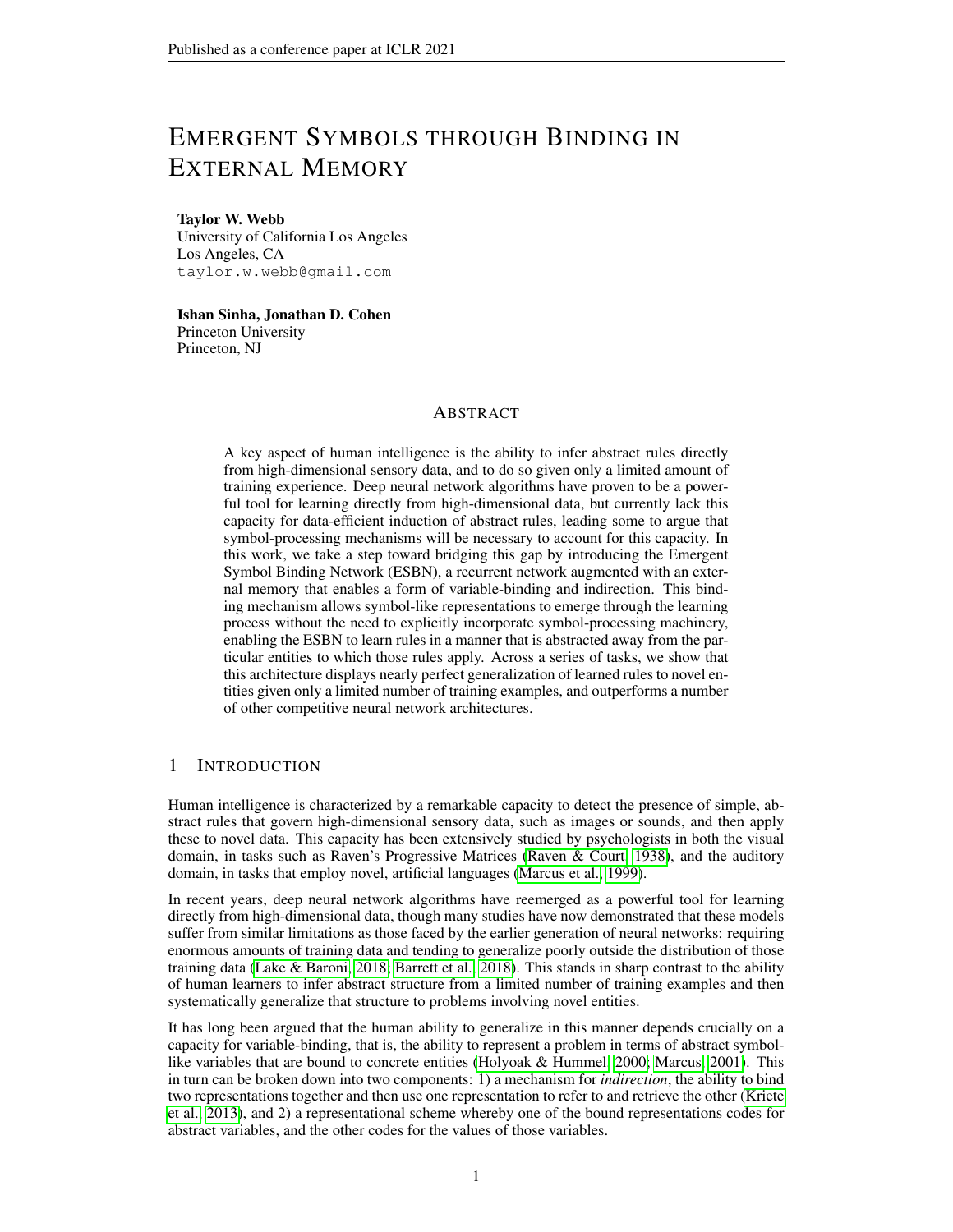that the same permutation appears in both rows) of the 2 3 matrix. We then randomly selected a fourth image to appear with the other three as possible answers, and randomly permuted these four answer choices. When taking into account the identity of this fourth image, and the permutation of the answer choices, the number of unique distribution-of-three problems in the  $m = 0$  regime is on the order of  $10^{10}$ .

For most regimes, we randomly created training and test sets consisting of 10, 000 randomly sampled problems. For the  $m = 95$  regime, the training set consisted of 360 problems (the total number of unique problems possible in this regime when not considering the identity and order of the answer choices, which were randomly selected).

## A.2.4 IDENTITY RULES

Table 4: Training and test set sizes for the identity rules task.

|          |        | $m = 0$ $m = 50$ $m = 85$ $m = 95$ |        |        |
|----------|--------|------------------------------------|--------|--------|
| Training | 10,000 | 10,000                             | 10.000 | 8,640  |
| Test     | 10.000 | 10,000                             | 10,000 | 10,000 |

For the identity rules task, we constructed datasets with an approximately balanced (through uniform random sampling) number of ABA, ABB, and AAA problems. These datasets consisted of either 10, 000 problems, or the minimum number of possible problems in a given regime, whichever was smaller (Table 4). For the training set in the  $m = 95$  regime, datasets consisting of 8,640 problems were constructed from the 7, 200 possible unique problems in this regime, by duplicating the AAA problems to match the number of ABA/ABB problems. For all other datasets, 10, 000 problems constituted a small fraction of the total number of possible problems (ranging from  $10^9$  for the  $m = 0$  regime to 10<sup>6</sup> for the training set in the  $m = 85$  regime), and no duplication was necessary to achieve balanced problem types.

## A.3 IMPLEMENTATION DETAILS FOR ALL MODELS

#### A.3.1 ENCODER

We used the same feedforward encoder architecture to process each of the images in a sequence  $x_{t=1} \ldots x_{t=T}$ , generating low-dimensional embeddings  $z_{t=1} \ldots z_{t=T}$  that were then passed to the core sequential component of each model (either the ESBN or one of the alternative architectures)<sup>5</sup>. This encoder consisted of three convolutional layers, each with 32 channels, a 4 4 kernel, and a stride of 2, followed by two fully-connected layers with 256 units and 128 units respectively. All layers used ReLU nonlinearities. All weights were initialized using a Kaiming normal distribution (He et al., 2015), and all biases were initialized to 0.

#### A.3.2 TASK OUTPUT LAYER

All models had an output layer for generating  $\hat{y}$ . The number of units and the nonlinearity depended on the task. For the same/different and RMTS tasks, the output layer had 1 unit and a sigmoid nonlinearity (producing a number between 0 and 1 to code for 'same' vs. 'different', or pair 1 vs. pair 2). For the distribution-of-three and identity rules tasks, the output layer had 4 units and a softmax nonlinearity (to select 1 of the 4 answer choices). The weights of the output layer were initialized using an Xavier normal distribution (Glorot & Bengio, 2010), and the biases were initialized to 0.

#### A.3.3 ESBN

The details of the ESBN's operations are given in Algorithm 1. The LSTM controller had 1 layer with 512 units, and employed the standard tanh nonlinearities and sigmoidal gates. The controller

 $5$ The encoder architecture was the same for all models, but the parameters of the encoder were learned end-to-end from scratch on each training run.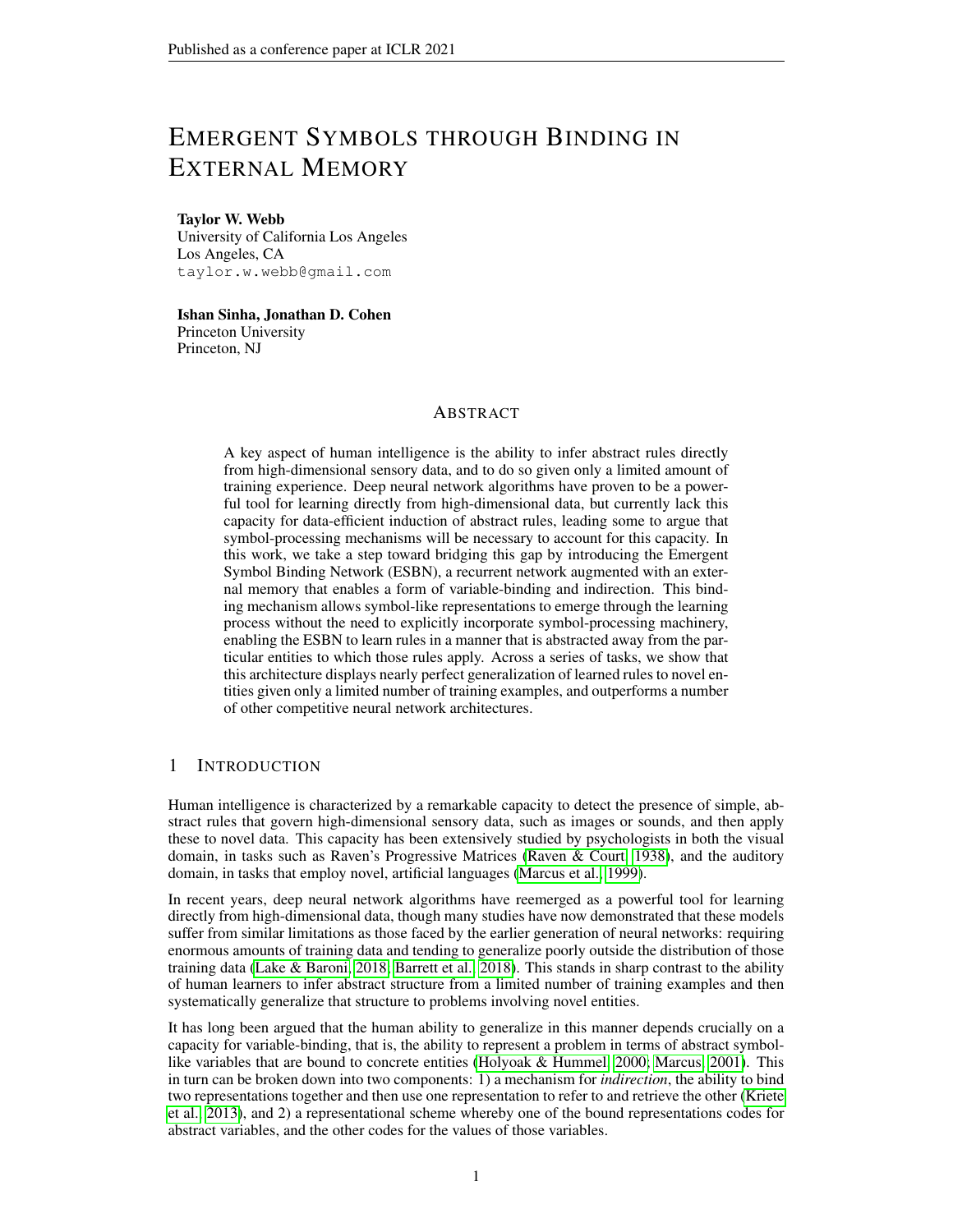also had output layers for  $k_w$  (256 units with a ReLU nonlinearity), g (1 unit with a sigmoid nonlinearity), and  $\hat{y}$ . The input to the controller at each time step was  $k_r$ , the key retrieved from memory at the previous time step (along with the associated confidence value,  $c_k$ ). At the beginning of each sequence,  $k_r$  and the controller's hidden state  $h$  were initialized to 0.

After processing a full sequence, the ESBN was allowed an additional time step for the controller to process the retrieved key associated with the final input. After this additional time step, the final hidden state of the LSTM was passed through the task output layer to generate the prediction  $\hat{y}$ . We note that it is also possible to retrieve values from memory (from  $M_v$ ) using a similar procedure and then decode these values to make predictions in image space (Sinha et al., 2020), but in the present work we focus only on the classification component of the model.

The input weights for the LSTM controller were initialized using an Xavier normal distribution with a gain value of 5/3. The weights for the LSTM's gates, as well as the weights for the output layer for the gate g, were initialized with an Xavier normal distribution (with a gain of 1). The weights for the output layer that produced  $k_w$  were initialized using a Kaiming normal distribution. All biases were initialized to 0. The parameters  $\gamma$  and  $\beta$  were initialized to 1 and 0 respectively.

## A.3.4 LSTM

The LSTM architecture had 1 layer with 512 units. Image embeddings were passed to the LSTM as a sequence, after which  $\hat{y}$  was generated through a task output layer. The LSTM's hidden state was initialized to 0 at the beginning of each sequence. The LSTM's weights were initialized using the same scheme as the LSTM controller in the ESBN (using an Xavier normal distribution, with a gain of 5/3 for the input weights and 1 for the gates), and biases were initialized to 0.

## A.3.5 NTM

The NTM had an LSTM controller (1 layer with 512 units). The LSTM's hidden state was initialized to 0 at the beginning of each sequence, and the LSTM's parameters were initialized in the same way as the LSTM architecture and the controller for the ESBN. The NTM had one write head and one read head. The read head had the following output layers:

- 1. read key: 256 units, tanh nonlinearity, weights initialized using an Xavier normal distribution with a gain of 5/3.
- 2. key strength: 1 unit, softplus nonlinearity, weights initialized using a Kaiming normal distribution.
- 3. interpolation gate: 1 unit, sigmoid nonlinearity, weights initialized using an Xavier normal distribution with a gain of 1.
- 4. shift weights: 3 units (corresponding to the allowable shifts 1, 0, and 1), softmax nonlinearity, weights initialized using an Xavier normal distribution with a gain of 1.

The write head had the following output layers:

- 1. erase vector: 256 units, sigmoid nonlinearity, weights initialized using an Xavier normal distribution with a gain of 1.
- 2. add vector: 256 units, tanh nonlinearity, weights initialized using an Xavier normal distribution with a gain of 5/3.
- 3. write key: 256 units, tanh nonlinearity, weights initialized using an Xavier normal distribution with a gain of 5/3.
- 4. key strength: 1 unit, softplus nonlinearity, weights initialized using a Kaiming normal distribution.
- 5. interpolation gate: 1 unit, sigmoid nonlinearity, weights initialized using an Xavier normal distribution with a gain of 1.
- 6. shift weights: 3 units (corresponding to the allowable shifts 1, 0, and 1), softmax nonlinearity, weights initialized using an Xavier normal distribution with a gain of 1.

All biases for these output layers were initialized to 0. The NTM used these outputs to interact with its external memory, employing all of the location- and content-based mechanisms described in the original work (Graves et al., 2014). Cosine similarity was used as a similarity measure for the content-based mechanisms. The memory matrix had 10 rows of size 256. The initial state of the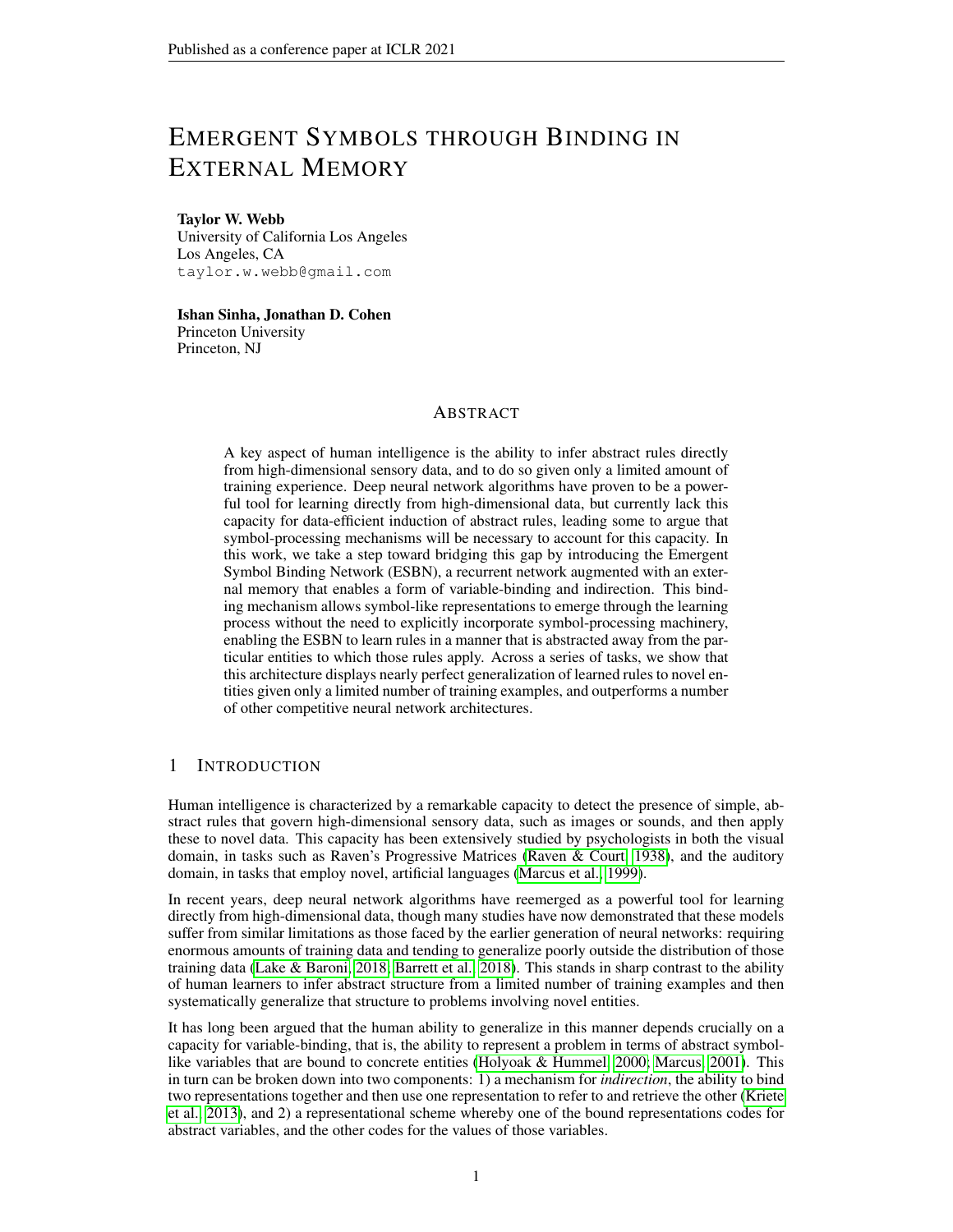memory at the beginning of each sequence was learned. The learned initial state was initialized (at the beginning of training) using an Xavier normal distribution.

The input to the LSTM controller at each time step consisted of the image embedding corresponding to that time step and the read vector from the previous time step. At the beginning of each sequence, the read vector, read weights, and write weights were initialized to 0. Just as with the ESBN, the NTM was allowed an additional time step to process the read vector retrieved from memory after observing the final image embedding, after which  $\hat{y}$  was generated through an output layer from the LSTM controller.

## A.3.6 MNM

We implemented the MNM using publicly available [code](https://bitbucket.org/tsendeemts/mnm/src/master/) released with the original publication (Munkhdalai et al., 2019). Specifically, we used the version of MNM that employs a learned local update ('MNM-p' in the original paper). Before passing the images in our tasks to the MNM model, we applied the same encoder and TCN procedure used for the other architectures that we tested. Other than this modification, the original implementation, including all architectural hyperparameters, was unmodified.

## A.3.7 RN

The RN implementation consisted of two MLPs. The first MLP (used to process all pair-wise combinations of image embeddings) had a hidden layer of size 512 and an output layer of size 256. The outputs from the first MLP were summed, and then passed to the second MLP, which had a hidden layer of size 256 and an output layer for generating  $\hat{y}$ . All layers (except the output layer) used ReLU nonlinearities. All weights were initialized using a Kaiming normal distribution (except the output layer, which was initialized according to the description in A.3.2), and all biases were initialized to 0. Before passing the image embeddings to the first MLP, they were appended with a tag (an integer from 0 to  $T-1$ ) indicating their position in the input sequence.

## A.3.8 TRN

The TRN employs two key design decisions intended to prevent the combinatorial explosion that would naturally result from the inclusion of n-ary relations:

- 1. Only considering temporally ordered, non-redundant sets (whereas the original RN considers all possible pairs of objects, including both permutations of the same pair, and the pair of each object with itself).
- 2. Subsampling from these sets.

We found that it was computationally feasible to implement a TRN with ternary relations in our tasks by only using (1), without the need to subsample. Thus, our implementation considers all temporally ordered, non-redundant sets of two and three.

Each pair of image embeddings was processed by an MLP with a hidden layer of size 512 and an output layer of size 256. The outputs of this MLP for all pairs were then summed, and processed by an additional fully-connected layer with 256 units, yielding a single vector representing all pairs.

Each set of three image embeddings was processed by a separate MLP with the same hyperparameters (hidden layer of 512 units, output layer of 256 units). The outputs of this MLP for all sets of three were then summed, and processed by a separate fully-connected layer with 256 units, yielding a single vector representing all sets of three.

These two vectors, representing all pairs and sets of three, were then summed and passed to an additional fully-connected layer with  $256$  units, and then to the output layer to generate  $\hat{y}$ . All layers (except for the output layer) used ReLU nonlinearities. All weights in these layers were initialized using a Kaiming normal distribution, and all biases were initialized to 0.

Just as with the RN, we append the image embeddings with a tag indicating their position in the sequence before passing them to the first MLP in the TRN.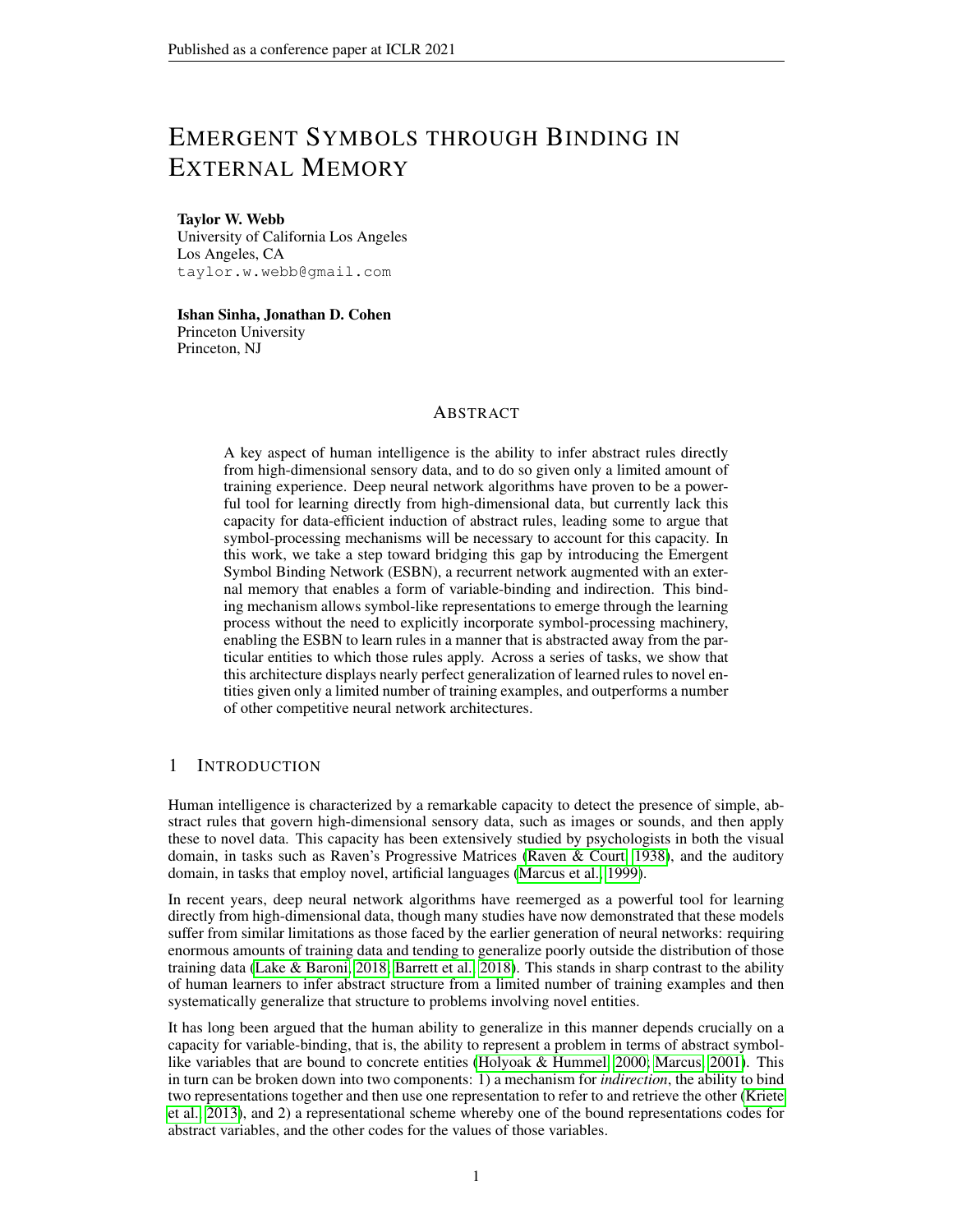## A.3.9 TRANSFORMER

The Transformer implementation consisted of a single Transformer encoder layer. We also experimented with 2- and 3-layer Transformers but these did not generalize as well as the 1-layer Transformer in the tasks that we studied. Positional encoding (as described by Vaswani et al. (2017)) was applied to the sequence of image embeddings, which were then passed to the Transformer layer. The self-attention layer had 8 heads. The MLP had a single hidden layer with 512 units, and used ReLU nonlinearities. Residual connections and layer normalization (Ba et al., 2016b) were used following both the self-attention layer and the MLP. The self-attention weights (for generating the keys, queries, and values) were initialized using an Xavier normal distribution. The MLP weights were initialized using a Kaiming normal distribution.

After applying the Transformer layer, the (transformed) embeddings were averaged and passed to an output MLP. The output MLP had a single hidden layer with 256 units, and an output layer for generating  $\hat{y}$ . The hidden layer used ReLU nonlinearities, and the weights were initialized using a Kaiming normal distribution. All biases were initialized to 0.

## A.3.10 PREDINET

The PrediNet implementation was as close as possible to the model described in the original work (Shanahan et al., 2019), except that the multi-head attention was applied over the 1D temporal sequence of image embeddings, rather than over a 2D feature map (since there was no spatial component to the tasks that we studied). Before being passed to the PrediNet module, the image embeddings were appended with a tag (an integer from 0 to  $T$  1) indicating their temporal position. The PrediNet module used keys of size 16, 32 heads, and 16 relations. All weights in the PrediNet module were initialized using an Xavier normal distribution.

The output of all PrediNet heads was concatenated and passed to an output MLP. This MLP had a single hidden layer with 8 units, and an output layer for generating  $\hat{y}$ . The hidden layer used ReLU nonlinearities, and the weights were initialized using a Kaiming normal distribution. All biases were initialized to 0.

# A.4 TRAINING DETAILS

|             |                 |                 | Same/different RMTS Distribution-of-three | Identity rules  |
|-------------|-----------------|-----------------|-------------------------------------------|-----------------|
| <b>ESBN</b> | 5e 5            | 5e <sub>5</sub> | $5e\,5$                                   | 5e <sub>5</sub> |
| Transformer | 5e <sub>4</sub> | 5e <sub>4</sub> | 5e <sub>4</sub>                           | 5e <sub>4</sub> |
| NTM         | 5e <sub>4</sub> | 5e <sub>4</sub> | $5e$ 4                                    | 5e <sub>4</sub> |
| MNM         | 5e <sub>4</sub> | $5e$ 4          | 5e <sub>4</sub>                           | 5e <sub>4</sub> |
| LSTM        | 5e <sub>4</sub> | 5e <sub>4</sub> | 5e <sub>4</sub>                           | 5e <sub>4</sub> |
| PrediNet    | 5 $e$ 4         | 5e <sub>4</sub> | 5e <sub>5</sub>                           | 5e <sub>5</sub> |
| RN          | 5e 4            | 5e <sub>5</sub> | 5e <sub>4</sub>                           | 5e <sub>4</sub> |

Table 5: Learning rates for all models trained without TCN.

All models were trained with a batch size of 32 using the ADAM optimizer (Kingma & Ba, 2014). The learning rate for all models trained with TCN was  $5e$  4. Some of the models failed to converge when trained without TCN, requiring a smaller learning rate of  $5e$  5. The learning rates used for all models when trained without TCN are shown in Table 5.

Because different generalization regimes (different values for  $m$ ) involved different training set sizes, and therefore involved fewer training updates per epoch, the number of training epochs required to reliably achieve convergence varied based on the regime. The default number of training epochs for all tasks and regimes is shown in Table 6.

Some models required additional training on some tasks to reach convergence. The PrediNet and the RN required longer training on the distribution-of-three task (Table 7), and the PrediNet, RN, and Transformer required longer training on the identity rules task (Table 8).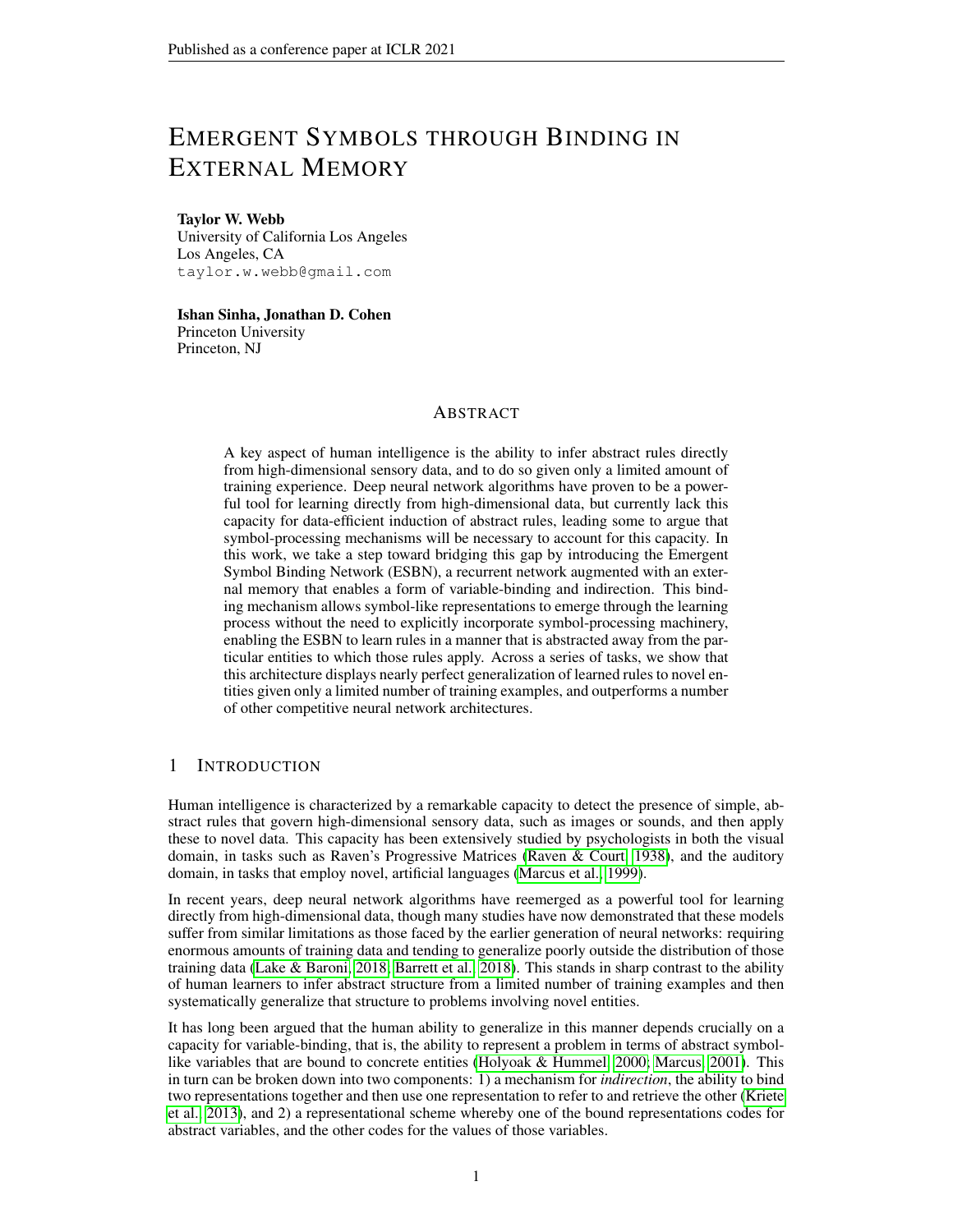|                       |    | $m = 0$ $m = 50$ $m = 85$ $m = 95$ $m = 98$ |    |     |     |
|-----------------------|----|---------------------------------------------|----|-----|-----|
| Same/different        | 50 | 50                                          | 50 | 100 | 100 |
| <b>RMTS</b>           | 50 | 50                                          | 50 | 200 |     |
| Distribution-of-three | 50 | 50                                          | 50 | 150 |     |
| Identity rules        | 50 | 50                                          | 50 | 50  |     |
|                       |    |                                             |    |     |     |

Table 6: Default number of training epochs for all tasks and regimes.

Table 7: Number of training epochs for the PrediNet and RN on the distribution-of-three task.

 $m = 0$   $m = 50$   $m = 85$   $m = 95$ 

| PrediNet | 100 | 100 | 100 | 150 |
|----------|-----|-----|-----|-----|
| RN       | 150 | 150 | 150 | 800 |

Table 8: Number of training epochs for the PrediNet, RN, and Transformer on the identity rules task.

|     | $m = 0$ $m = 50$ $m = 85$ $m = 95$ |     |     |
|-----|------------------------------------|-----|-----|
| 100 | 100                                | 100 | 150 |

When training the RN on larger datasets for the distribution-of-three and identity rules tasks, the same learning rate and number of training epochs as used when training on smaller datasets was sufficient to reach convergence.

#### A.5 SUPPLEMENTARY RESULTS

#### A.5.1 RESULTS WITH AND WITHOUT TCN

Tables 9 - 12 show the results for all models trained both with and without TCN. With the exception of the PrediNet on the same/different task, every model benefited on every task from the incorporation of TCN, in many cases substantially. Results for models trained with TCN (indicated by '+ TCN') correspond to the results presented in Figure 3 (except for the results of the PrediNet on the same/different task, for which the version of the model trained without TCN is plotted in Figure 3).

We note that, even with a lower learning rate of 5e 5, some models failed to converge without TCN, such as the ESBN on the same/different task, or the RN on the RMTS task. It is possible that some of these models might have performed better if we had optimized them further by training for longer or trying different learning rates, but we opted not to do that since TCN was so effective across all of the models and tasks that we studied.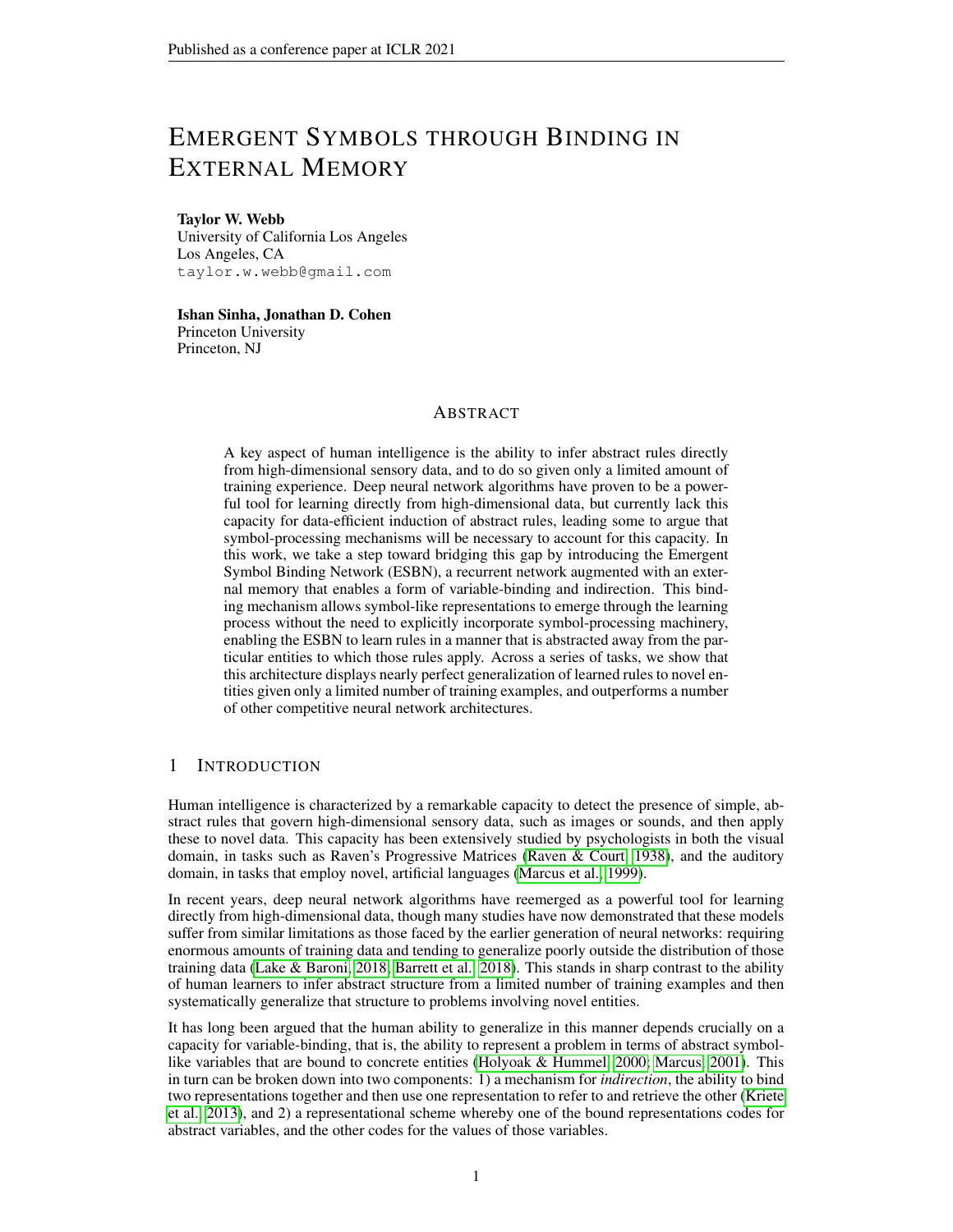|                    | $m=0$ |      | $m = 50$ |      | $m = 85$ |     | $m = 95$ |      | $m = 98$ |     |
|--------------------|-------|------|----------|------|----------|-----|----------|------|----------|-----|
|                    |       |      |          |      |          |     |          |      |          |     |
| $ESBN + TCN$       | 100.0 | 0.0  | 100.0    | 0.0  | 100.0    | 0.0 | 100.0    | 0.0  | 100.0    | 0.0 |
| <b>ESBN</b>        | 50.0  | 0.02 | 50.0     | 0.0  | 50.1     | 0.1 | 49.8     | 0.2  | 50.1     | 0.1 |
| Transformer + TCN  | 100.0 | 0.0  | 100.0    | 0.0  | 100.0    | 0.0 | 100.0    | 0.0  | 72.3     | 5.2 |
| <b>Transformer</b> | 100.0 | 0.0  | 99.9     | 0.02 | 95.4     | 0.6 | 73.7     | 1.8  | 56.1     | 1.3 |
| $NTM + TCN$        | 100.0 | 0.0  | 99.99    | 0.0  | 94.9     | 0.6 | 66.7     | 2.5  | 53.3     | 1.4 |
| <b>NTM</b>         | 99.0  | 0.9  | 98.6     | 0.3  | 84.9     | 2.4 | 57.0     | 2.2  | 52.5     | 0.9 |
| $MNM + TCN$        | 100.0 | 0.0  | 99.95    | 0.03 | 97.8     | 0.4 | 72.0     | 2.4  | 52.3     | 0.5 |
| <b>MNM</b>         | 98.9  | 0.1  | 95.1     | 1.8  | 88.6     | 1.1 | 59.1     | 1.6  | 51.7     | 0.7 |
| $LSTM + TCN$       | 100.0 | 0.0  | 99.97    | 0.01 | 96.9     | 0.3 | 69.4     | 1.5  | 54.8     | 1.1 |
| <b>LSTM</b>        | 88.2  | 3.2  | 97.0     | 0.5  | 85.5     | 2.4 | 61.8     | 1.7  | 56.5     | 1.6 |
| PrediNet + TCN     | 100.0 | 0.0  | 99.7     | 0.1  | 96.0     | 1.3 | 67.2     | 2.9  | 61.6     | 2.3 |
| PrediNet           | 100.0 | 0.0  | 99.9     | 0.03 | 97.0     | 0.4 | 90.0     | 1.6  | 68.5     | 2.8 |
| $RN + TCN$         | 100.0 | 0.0  | 100.0    | 0.0  | 100.0    | 0.0 | 99.9     | 0.04 | 66.8     | 6.6 |
| <b>RN</b>          | 99.98 | 0.02 | 98.5     | 0.4  | 53.2     | 1.4 | 50.5     | 0.2  | 52.3     | 0.7 |

Table 9: Results for same/different task. Results reflect test accuracy averaged over 10 trained networks ( the standard error of the mean).

Table 10: Results for relational match-to-sample task. Results reflect test accuracy averaged over 10 trained networks ( the standard error of the mean).

|                | $m=0$ |     |       | $m = 50$ |       | $m = 85$ |      | $m = 95$ |
|----------------|-------|-----|-------|----------|-------|----------|------|----------|
|                |       |     |       |          |       |          |      |          |
| $ESBN + TCN$   | 100.0 | 0.0 | 100.0 | 0.0      | 100.0 | 0.0      | 95.0 | 0.7      |
| <b>ESBN</b>    | 86.4  | 6.1 | 69.4  | 6.5      | 50.0  | 0.1      | 51.0 | 0.5      |
| Transformer    | 100.0 | 0.0 | 99.98 | 0.01     | 99.1  | 0.4      | 79.8 | 2.5      |
| Transformer    | 99.4  | 0.1 | 96.8  | 0.7      | 86.4  | 1.9      | 49.9 | 0.2      |
| $NTM + TCN$    | 100.0 | 0.0 | 99.97 | 0.01     | 96.8  | 0.5      | 80.1 | 2.3      |
| <b>NTM</b>     | 99.5  | 0.1 | 92.5  | 4.7      | 81.2  | 1.5      | 50.1 | 0.2      |
| $MNM + TCN$    | 99.99 | 0.0 | 99.9  | 0.03     | 98.7  | 0.3      | 50.0 | 0.2      |
| <b>MNM</b>     | 74.6  | 7.6 | 63.6  | 5.7      | 78.3  | 3.7      | 50.0 | 0.2      |
| $LSTM + TCN$   | 99.99 | 0.0 | 99.8  | 0.03     | 94.9  | 1.3      | 60.7 | 3.7      |
| <b>LSTM</b>    | 99.1  | 0.3 | 90.2  | 2.0      | 80.9  | 1.1      | 50.2 | 0.1      |
| PrediNet + TCN | 99.7  | 0.1 | 99.6  | 0.1      | 94.6  | 2.2      | 68.4 | 2.7      |
| PrediNet       | 54.9  | 4.7 | 50.1  | 0.2      | 65.9  | 3.7      | 49.7 | 0.2      |
| $RN + TCN$     | 100.0 | 0.0 | 99.99 | 0.0      | 99.5  | 0.3      | 79.6 | 2.1      |
| <b>RN</b>      | 50.1  | 0.2 | 49.9  | 0.2      | 50.2  | 0.2      | 50.0 | 0.1      |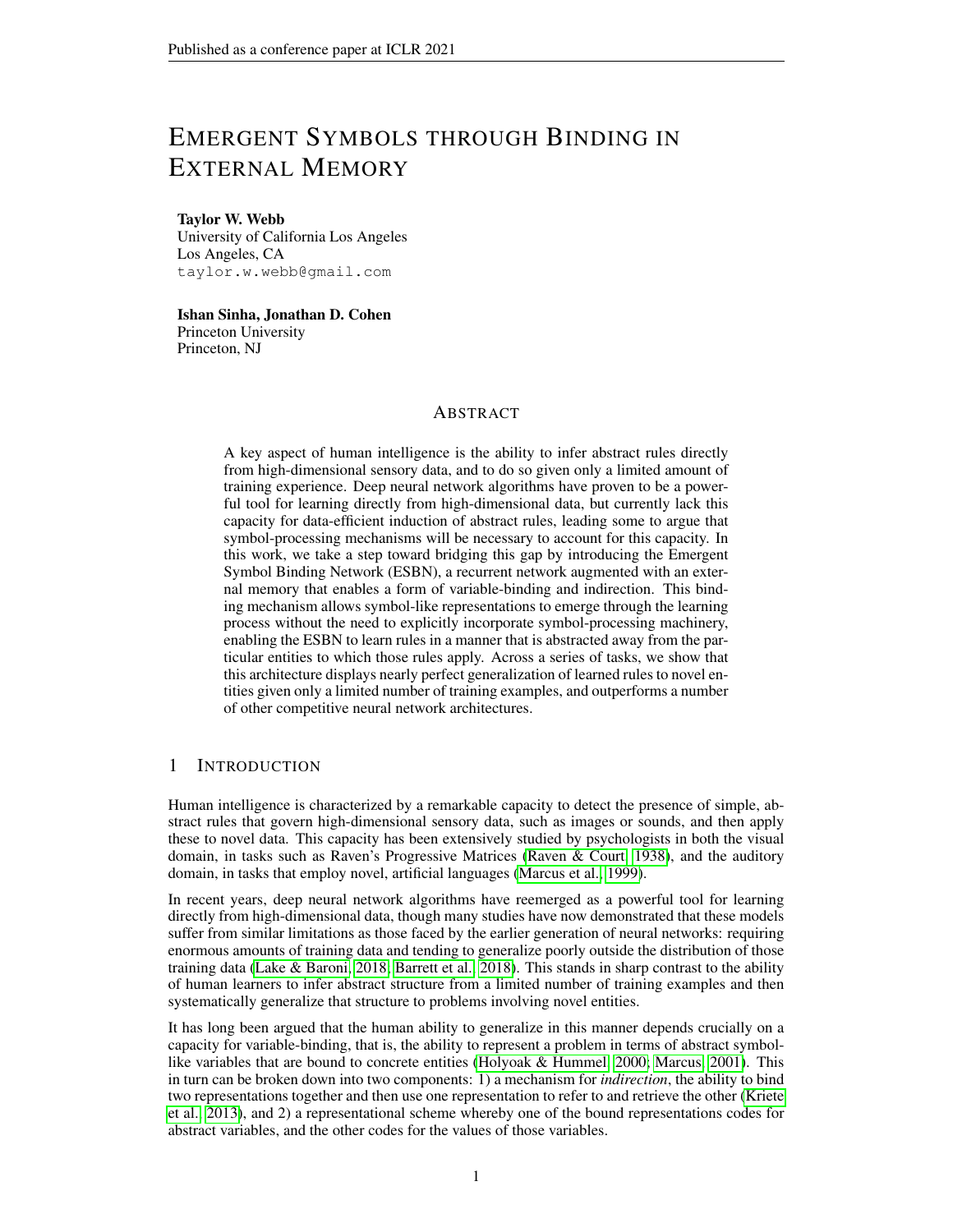|                             | $m=0$         |            | $m = 50$     |            | $m = 85$ |            | $m = 95$     |            |
|-----------------------------|---------------|------------|--------------|------------|----------|------------|--------------|------------|
|                             |               |            |              |            | 99.5     |            |              |            |
| $ESBN + TCN$<br><b>ESBN</b> | 98.7<br>99.98 | 0.4<br>0.0 | 99.0<br>97.4 | 0.3<br>0.2 | 92.4     | 0.2<br>1.1 | 99.7<br>62.0 | 0.1<br>4.0 |
| Transformer + TCN           | 88.7          | 2.6        | 95.0         | 1.2        | 92.7     | 1.5        | 32.1         | 1.0        |
| Transformer                 | 62.1          | 3.3        | 68.6         | 3.6        | 72.6     | 4.4        | 28.0         | 0.8        |
| $NTM + TCN$                 | 95.5          | 0.4        | 95.2         | 0.4        | 94.3     | 0.8        | 34.0         | 0.5        |
| <b>NTM</b>                  | 92.9          | 0.5        | 87.1         | 1.4        | 78.2     | 1.4        | 26.7         | 0.3        |
| $MNM + TCN$                 | 94.7          | 0.3        | 93.6         | 0.4        | 90.6     | 0.7        | 32.2         | 0.6        |
| <b>MNM</b>                  | 58.5          | 8.9        | 68.7         | 6.2        | 48.4     | 5.5        | 25.6         | 0.3        |
| $LSTM + TCN$                | 96.0          | 0.6        | 94.8         | 0.5        | 92.9     | 0.8        | 34.8         | 0.8        |
| <b>LSTM</b>                 | 91.3          | 0.6        | 85.3         | 1.5        | 71.6     | 4.3        | 27.5         | 0.3        |
| PrediNet + TCN              | 95.2          | 0.3        | 94.6         | 0.4        | 93.3     | 0.9        | 27.8         | 0.5        |
| PrediNet                    | 75.1          | 3.0        | 65.7         | 7.4        | 78.0     | 6.0        | 25.7         | 0.1        |
| $RN + TCN$                  | 35.6          | 3.0        | 50.6         | 7.6        | 72.2     | 6.8        | 26.5         | 0.3        |
| <b>RN</b>                   | 25.1          | 0.1        | 24.9         | 0.1        | 25.7     | 0.3        | 25.2         | 0.1        |

Table 11: Results for distribution-of-three task. Results reflect test accuracy averaged over 10 trained networks ( the standard error of the mean).

Table 12: Results for identity rules task. Results reflect test accuracy averaged over 10 trained networks ( the standard error of the mean).

|                   | $m=0$ |      |      | $m = 50$ |      | $m = 85$ |      | $m = 95$ |
|-------------------|-------|------|------|----------|------|----------|------|----------|
|                   |       |      |      |          |      |          |      |          |
| $ESBN + TCN$      | 99.6  | 0.2  | 99.6 | 0.1      | 99.9 | 0.04     | 99.2 | 0.4      |
| <b>ESBN</b>       | 100.0 | 0.0  | 99.4 | 0.1      | 97.8 | 0.2      | 95.2 | 0.4      |
| Transformer + TCN | 98.3  | 0.7  | 97.1 | 1.0      | 92.0 | 1.7      | 67.1 | 2.4      |
| Transformer       | 75.5  | 4.1  | 71.6 | 5.1      | 85.4 | 4.6      | 38.6 | 2.2      |
| $NTM + TCN$       | 98.2  | 0.6  | 97.8 | 0.5      | 93.9 | 0.6      | 64.9 | 1.2      |
| <b>NTM</b>        | 94.6  | 0.3  | 90.1 | 0.8      | 82.2 | 1.2      | 25.0 | 0.1      |
| $MNM + TCN$       | 95.2  | 0.4  | 93.8 | 0.4      | 90.8 | 0.5      | 61.5 | 1.5      |
| <b>MNM</b>        | 70.9  | 10.2 | 69.5 | 9.7      | 49.8 | 8.4      | 24.9 | 0.2      |
| $LSTM + TCN$      | 98.9  | 0.1  | 97.7 | 0.3      | 92.1 | 0.7      | 62.5 | 1.1      |
| <b>LSTM</b>       | 93.8  | 0.5  | 89.3 | 0.6      | 73.7 | 5.7      | 24.8 | 0.1      |
| PrediNet + TCN    | 93.0  | 0.8  | 92.8 | 0.7      | 89.8 | 0.8      | 59.9 | 2.6      |
| PrediNet          | 40.8  | 0.4  | 40.5 | 1.9      | 40.3 | 2.2      | 32.2 | 0.6      |
| $RN + TCN$        | 41.5  | 6.7  | 40.2 | 1.0      | 48.7 | 2.0      | 41.4 | 2.0      |
| <b>RN</b>         | 41.1  | 7.2  | 37.3 | 3.4      | 31.6 | 2.8      | 25.4 | 0.4      |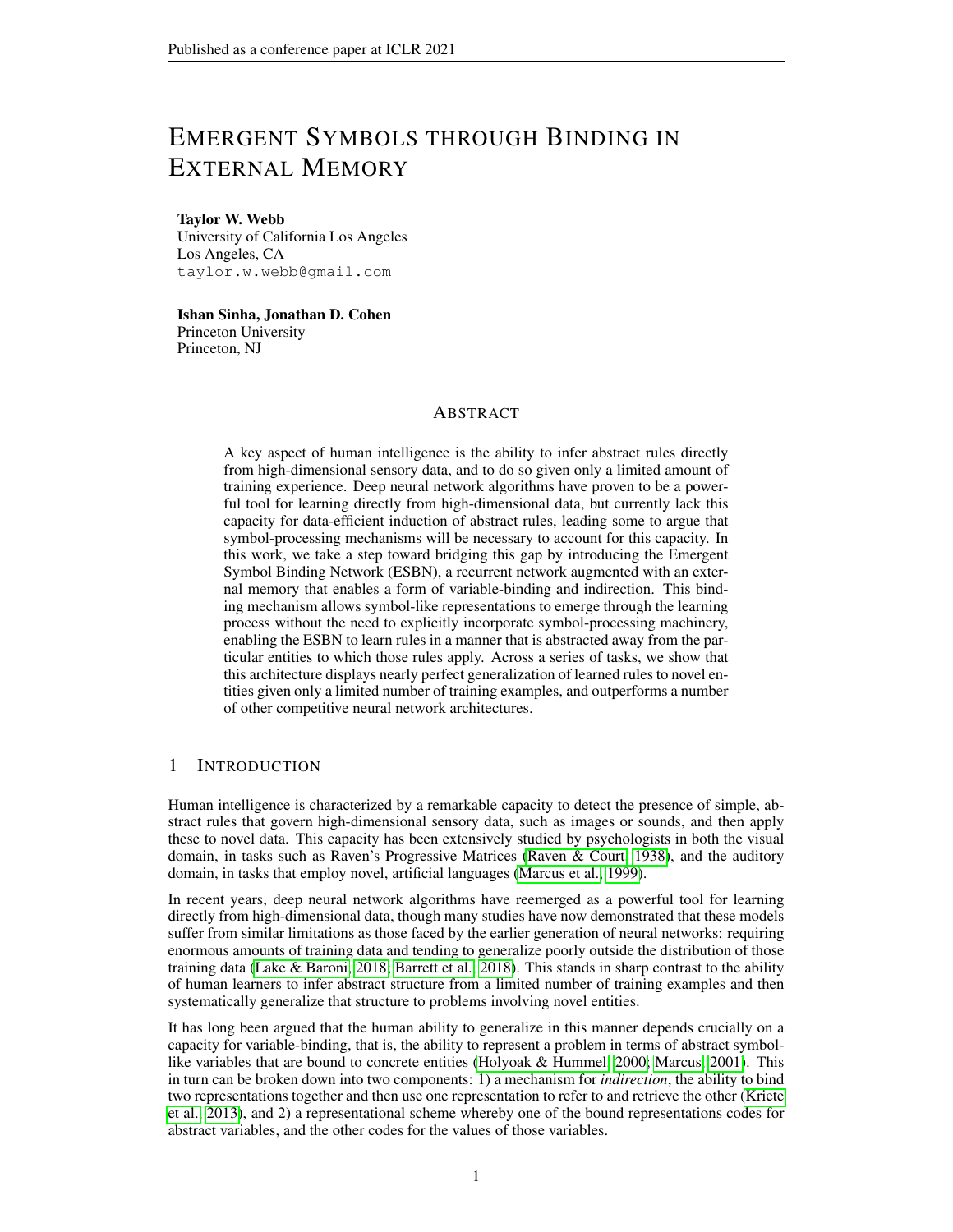#### A.5.2 PERFORMANCE OF RN ON TERNARY RELATIONS

Table 13 shows the results for the RN (w/ TCN) on the distribution-of-three and identity rules tasks when trained on larger training sets  $(10^5$  instead of  $10^4$  training examples). These results show that with more training data, the RN, which is biased toward processing pair-wise relations, is able to learn these tasks (which are based on ternary relations) in a manner that enables some degree of generalization. Note that these results do not include the  $m = 95$  regime, because there are not enough images in that regime to create larger training sets than were originally used.

Table 13: Results for the RN on the distribution-of-three and identity rules tasks when trained on a larger training set. Results reflect test accuracy averaged over 10 trained networks ( the standard error of the mean).

|                                                                     | $m = 50$ $m = 85$<br>$m=0$ |                            |  |  |  |
|---------------------------------------------------------------------|----------------------------|----------------------------|--|--|--|
| Distribution-of-three 84.5 10.0 84.6 9.9 72.4 9.7<br>Identity rules |                            | 89.2 5.0 99.7 0.1 86.6 4.1 |  |  |  |

We also tested the TRN, which incorporates ternary relations through subsampling, on these tasks (with the standard training set size of  $10<sup>4</sup>$  training examples). Table 14 shows the results. This yielded a slight improvement over the RN (when trained on  $10<sup>4</sup>$  training examples), though not as much of an improvement as resulted from training the RN with a larger training set. This result may seem surprising given that the TRN explicitly incorporates ternary relations. We note two possible explanations for this result:

- 1. The systematic comparison of every pair of objects, including permutations and comparisons of each object with itself, allows the RN to take advantage of a very powerful form of data augmentation, enforcing a certain degree of systematicity in the relations that it learns. By only considering temporally ordered and non-redundant sets, the TRN is not able to take advantage of this to the same extent, and therefore might not learn relations that generalize as well.
- 2. The distribution-of-three and identity rules tasks both involve not only ternary sets, but the higher-order comparison of multiple pairs of ternary sets (the first row vs. the combination of the second row with each candidate answer). One could presumably engineer a solution to this problem within the RN framework, but we take it as a strength of the ESBN that no such special engineering is necessary in this case.

Table 14: Results for the TRN on the distribution-of-three and identity rules tasks. Results reflect test accuracy averaged over 10 trained networks ( the standard error of the mean).

|                                                                             | $m = 0$ |                                 |  | $m = 50$ $m = 85$ $m = 95$ |  |  |  |
|-----------------------------------------------------------------------------|---------|---------------------------------|--|----------------------------|--|--|--|
| Distribution-of-three 60.2 5.4 77.5 5.7 88.7 0.8 27.8 0.5<br>Identity rules |         | 40.3 2.0 43.6 2.0 52.8 2.7 44.9 |  |                            |  |  |  |

## A.5.3 TRAINING TIME COURSES FOR SAME/DIFFERENT TASK

Figure 5 shows the training time courses for all models on the same/different task. Unlike the other three tasks we studied (for which training time courses are shown in Figure 4), all models were able to learn this task within a few hundred training updates (though all models except the ESBN failed to generalize in the most extreme regime).

#### A.5.4 ALTERNATIVE ENCODER ARCHITECTURES

In order to determine whether the systematic generalization exhibited by the ESBN depended to some extent on the convolutional layers in its encoder, we performed experiments with two alternative encoder architectures: a multilayer perceptron (MLP) encoder, and a random projection.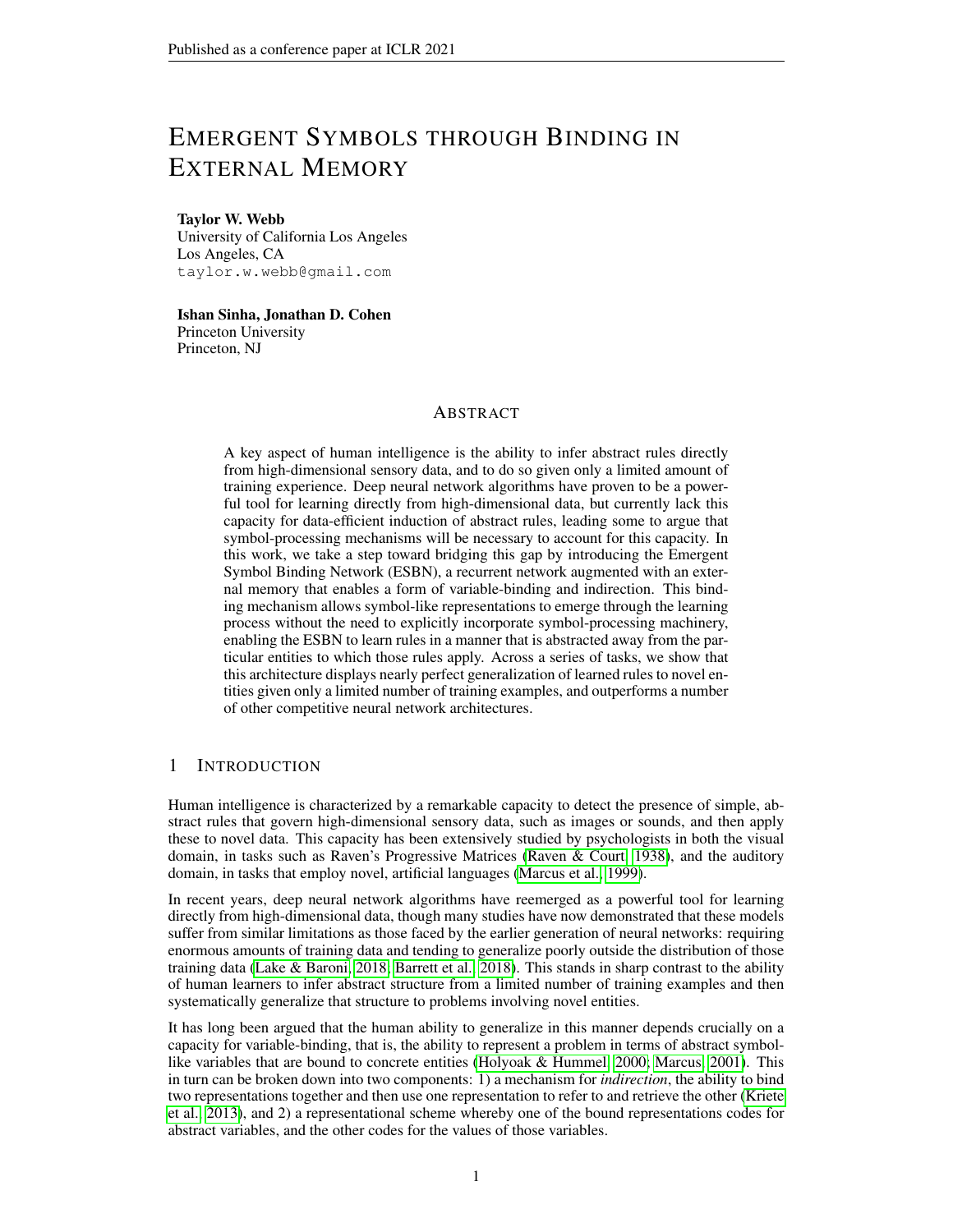

Figure 5: Training accuracy time courses on  $m = 0$  regime of the same/different task. Each time course reflects an average over 10 trained networks. Error bars reflect the standard error of the mean.



Figure 6: Results for all four tasks with convolutional (conv), multilayer perceptron (MLP), or random (rand) encoders. Results reflect test accuracy averaged over 10 trained networks ( the standard error of the mean).

The MLP encoder consisted of 3 fully-connected layers, with 512, 256, and 128 units, each of which used ReLU nonlinearities. All weights were initialized using a Kaiming normal distribution, and all biases were set to 0.

The random projection encoder involved only a single, untrained, fully-connected layer that projected from the flattened image to 128 units, followed by a ReLU nonlinearity. Weights were sampled from a Kaiming normal distribution, and biases were set to 0.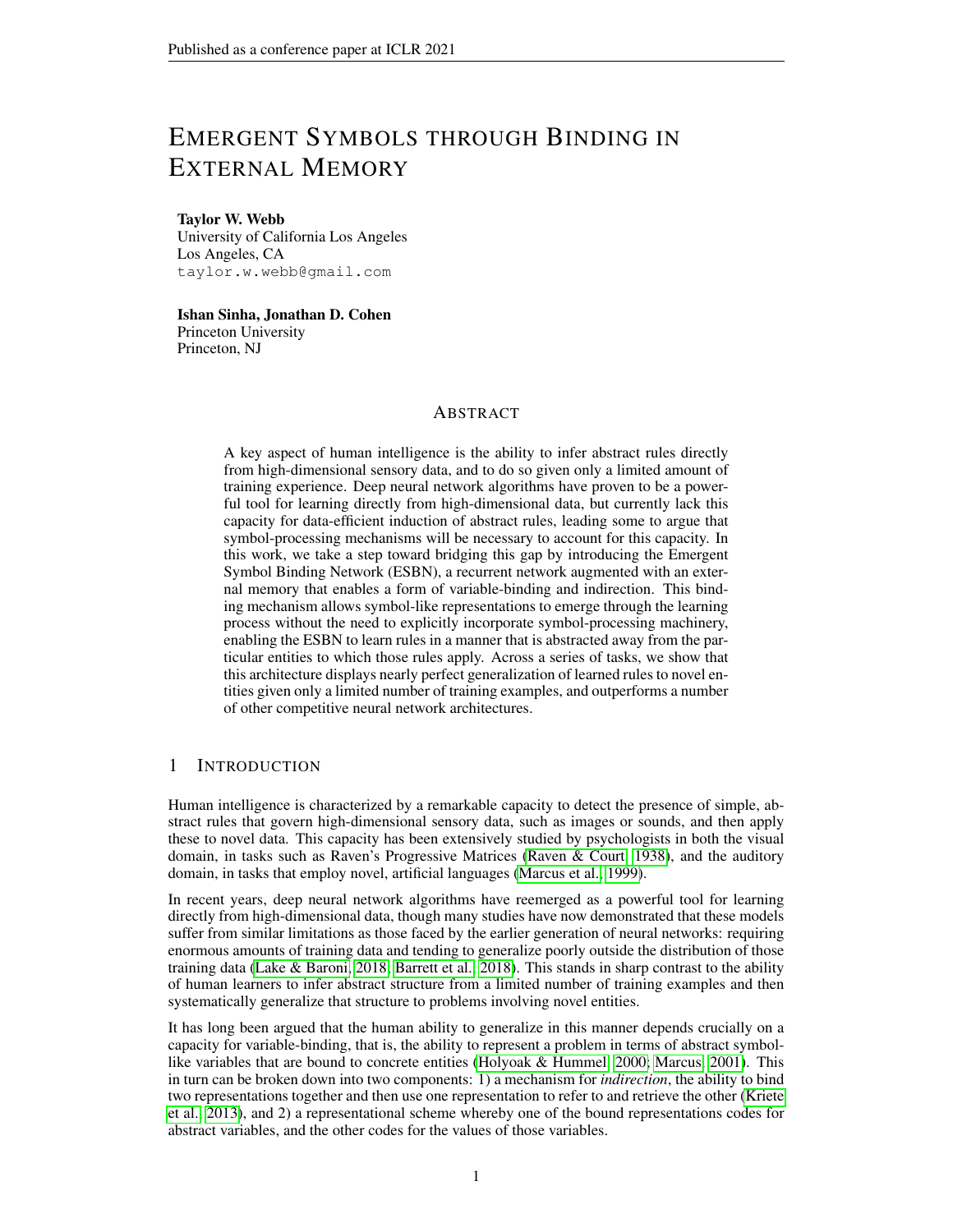Figure 6 and Tables 15 - 18 show the results for these experiments, along with the original version of the model (with a convolutional encoder) for comparison. To enable a fair comparison with the original model, all experiments employed TCN. The results show that the ESBN performed comparably well with all three of the encoder architectures. This was confirmed by performing paired t-tests on the average test accuracy in each task/generalization condition (each combination of task and value of m) for the MLP vs. convolutional encoder  $(t = 1.7, p = 0.1)$  and for the random vs. convolutional encoder ( $t = 1.6$ ,  $p = 0.13$ ).

For comparison, we also performed experiments with these alternative encoders in the Transformer architecture. These experiments revealed that, in contrast with the ESBN, the Transformer's performance was significantly impaired by the use of a random vs. convolutional encoder  $(t = 4.0,$  $p = 0.001$ , though it appeared to perform comparably well with an MLP vs. convolutional encoder  $(t = 1.6, p = 0.14).$ 

Table 15: Results for same/different task with convolutional (conv), multilayer perceptron (MLP), or random (rand) encoders. Results reflect test accuracy averaged over 10 trained networks ( the standard error of the mean).

|                    | $m=0$ |       | $m = 50$ |       | $m = 85$ |     | $m = 95$ |     | $m = 98$ |               |
|--------------------|-------|-------|----------|-------|----------|-----|----------|-----|----------|---------------|
| ESBN (conv)        | 100.0 | (0.0) | 100.0    | (0.0) | 100.0    | 0.0 | 100.0    | 0.0 | 100.0    | $0.0^{\circ}$ |
|                    |       |       |          |       |          |     |          |     |          |               |
| ESBN (MLP)         | 100.0 | 0.0   | 100.0    | 0.0   | 100.0    | 0.0 | 100.0    | 0.0 | 100.0    | $0.0^{\circ}$ |
| ESBN (rand)        | 100.0 | 0.0   | 100.0    | 0.0   | 100.0    | 0.0 | 100.0    | 0.0 | 100.0    | 0.0           |
| Transformer (conv) | 100.0 | 0.0   | 100.0    | 0.0   | 100.0    | 0.0 | 100.0    | 0.0 | 72.3     | 5.2           |
| Transformer (MLP)  | 100.0 | 0.0   | 100.0    | 0.0   | 100.0    | 0.0 | 100.0    | 0.0 | 77.6     | 4.6           |
| Transformer (rand) | 100.0 | 0.0   | 100.0    | 0.0   | 100.0    | 0.0 | 100.0    | 0.0 | 50.6     | 0.3           |

Table 16: Results for relational match-to-sample task with convolutional (conv), multilayer perceptron (MLP), or random (rand) encoders. Results reflect test accuracy averaged over 10 trained networks ( the standard error of the mean).

|                    | $m=0$ |      | $m = 50$ |      | $m = 85$ |       | $m = 95$ |     |
|--------------------|-------|------|----------|------|----------|-------|----------|-----|
|                    |       |      |          |      |          |       |          |     |
| ESBN (conv)        | 100.0 | 0.0  | 100.0    | 0.0  | 100.0    | (0.0) | 95.0     | 0.7 |
| ESBN (MLP)         | 100.0 | 0.0  | 100.0    | 0.0  | 100.0    | 0.0   | 97.2     | 0.2 |
| ESBN (rand)        | 100.0 | 0.0  | 100.0    | 0.0  | 100.0    | 0.0   | 93.8     | 0.4 |
| Transformer (conv) | 100.0 | 0.0  | 99.98    | 0.01 | 99.1     | 0.4   | 79.8     | 2.5 |
| Transformer (MLP)  | 100.0 | 0.0  | 100.0    | 0.0  | 99.9     | 0.1   | 73.6     | 5.3 |
| Transformer (rand) | 99.99 | 0.01 | 99.9     | 0.04 | 95.4     | 3.2   | 46.8     | 1.7 |

Table 17: Results for distribution-of-three task with convolutional (conv), multilayer perceptron (MLP), or random (rand) encoders. Results reflect test accuracy averaged over 10 trained networks ( the standard error of the mean).

|                    | $m=0$ |     | $m = 50$ |     | $m = 85$ |     | $m = 95$ |               |
|--------------------|-------|-----|----------|-----|----------|-----|----------|---------------|
| ESBN (conv)        | 98.7  | 0.4 | 99.0     | 0.3 | 99.5     | 0.2 | 99.7     | 0.1           |
| ESBN (MLP)         | 99.0  | 0.1 | 98.4     | 0.3 | 98.0     | 0.3 | 95.9     | $0.5^{\circ}$ |
| ESBN (rand)        | 100.0 | 0.0 | 100.0    | 0.0 | 100.0    | 0.0 | 100.0    | 0.0           |
| Transformer (conv) | 88.7  | 2.6 | 95.0     | 1.2 | 92.7     | 1.5 | 32.1     | 1.0           |
| Transformer (MLP)  | 92.7  | 2.1 | 93.3     | 1.5 | 92.1     | 0.8 | 35.3     | 1.2           |
| Transformer (rand) | 66.0  | 6.2 | 80.8     | 2.5 | 60.9     | 2.4 | 26.9     | 0.4           |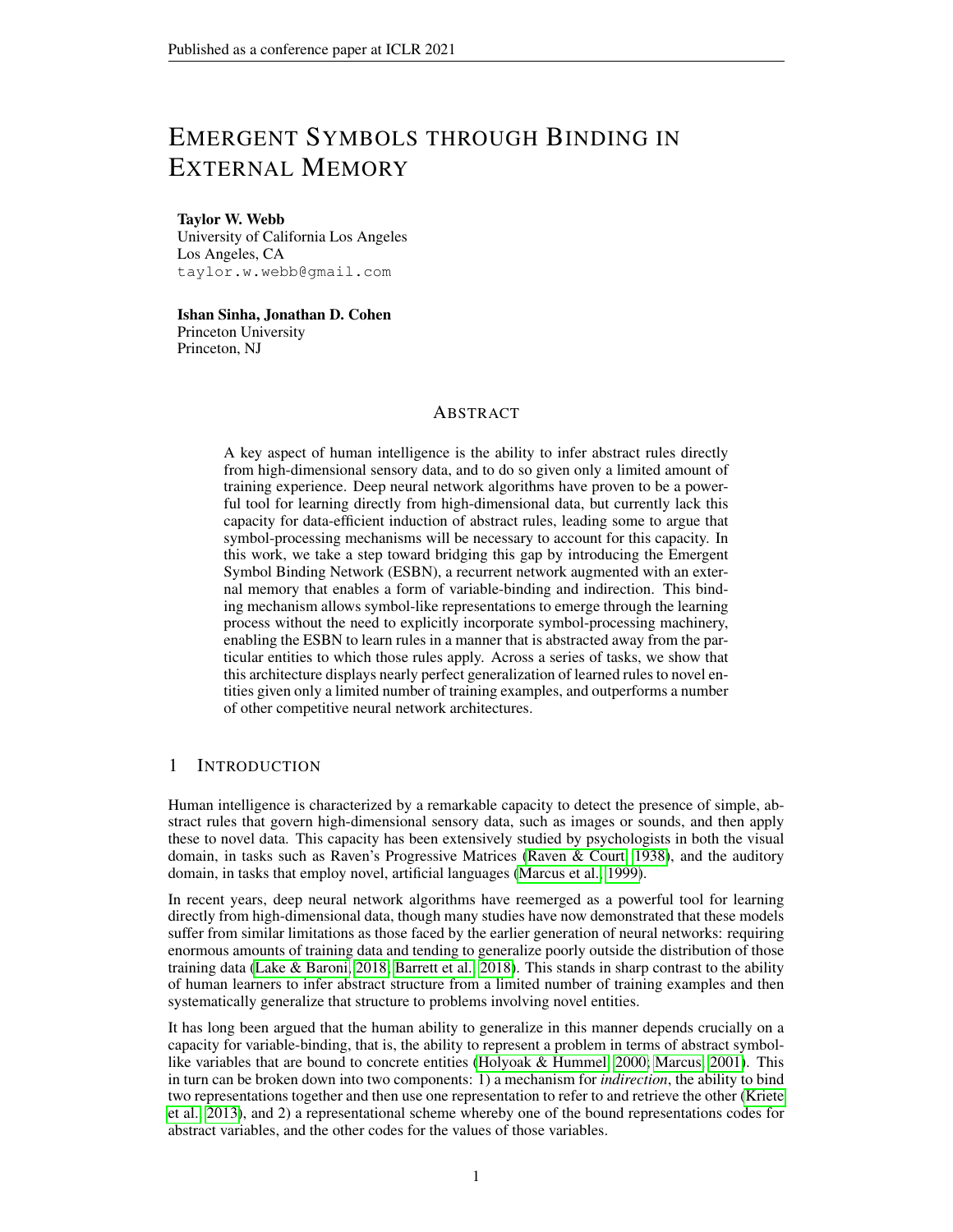Table 18: Results for identity rules task with convolutional (conv), multilayer perceptron (MLP), or random (rand) encoders. Results reflect test accuracy averaged over 10 trained networks ( the standard error of the mean).

|                      | $m=0$ |     | $m = 50$ |     | $m = 85$ |      | $m = 95$ |       |
|----------------------|-------|-----|----------|-----|----------|------|----------|-------|
|                      |       |     |          |     |          |      |          |       |
| ESBN (conv.)         | 99.6  | 0.2 | 99.6     | 0.1 | 99.9     | 0.04 | 99.2     | (0.4) |
| ESBN (MLP)           | 99.3  | 0.2 | 98.6     | 0.3 | 97.7     | 0.4  | 95.5     | 1.0   |
| ESBN (random)        | 100.0 | 0.0 | 100.0    | 0.0 | 100.0    | 0.0  | 100.0    | 0.0   |
| Transformer (conv.)  | 98.3  | 0.7 | 97.1     | 1.0 | 92.0     | 1.7  | 67.1     | 2.4   |
| Transformer (MLP)    | 85.5  | 4.0 | 84.8     | 3.8 | 86.4     | 2.3  | 59.8     | 1.5   |
| Transformer (random) | 47.8  |     | 51.4     | 1.9 | 48.6     |      | 27.5     | 0.6   |

#### A.5.5 CONFIDENCE ABLATION EXPERIMENT

In order to determine the importance of the confidence values appended to retrieved memories, we tested a version of the ESBN without these confidence values. These results are shown in Table 19 and Figure 7. The ablation of confidence values prevented the ESBN from being able to perform the same/different task at all, and resulted in much slower training on the RMTS task. By contrast, ablation of confidence values did not affect performance, either in terms of generalization or training time, for the distribution-of-three or identity rules tasks. This can be explained by the fact that these tasks only require the retrieval of the best match from memory, whereas the same/different and RMTS tasks require the model to know how good of a match the best match is, which is precisely the information conveyed by confidence values.

Table 19: Results for the confidence ablation experiment. Results reflect test accuracy averaged over 10 trained networks ( the standard error of the mean).

|                                         |               | $m = 50$<br>$m = 0$ |              |                       | $m = 85$     |              | $m = 95$     |            | $m = 98$ |       |
|-----------------------------------------|---------------|---------------------|--------------|-----------------------|--------------|--------------|--------------|------------|----------|-------|
| Same/different<br><b>RMTS</b>           | 50.0<br>99.95 | 0.02<br>0.01        | 50.0<br>99.9 | $0.0^{\circ}$<br>0.02 | 50.0<br>99.9 | 0.05<br>0.02 | 49.8<br>96.0 | 0.1<br>0.6 | 50.0     | (0.1) |
| Distribution-of-three<br>Identity rules | 99.2<br>99.6  | 0.2<br>0.1          | 99.0<br>99.6 | 0.3<br>0.2            | 99.5<br>99.8 | 0.3<br>0.1   | 99.8<br>99.2 | 0.1<br>02  |          |       |



Figure 7: Training accuracy time courses for the ESBN model without confidence values on the  $m = 0$  regime, shown with the time courses for all other models for comparison. Each time course reflects an average over 10 trained networks. Error bars reflect the standard error of the mean.

It is also worth noting one potential alternative to an explicit, inbuilt confidence value. In our implementation, the ESBN's memory is empty at the beginning of each sequence that it processes. However, when multiple entries are present in memory, as will generally be the case in realistic, temporally extended settings, the presentation of a previously unseen item will result in the retrieval of a mixture of (weakly matched) memories. This mixed representation can therefore serve as a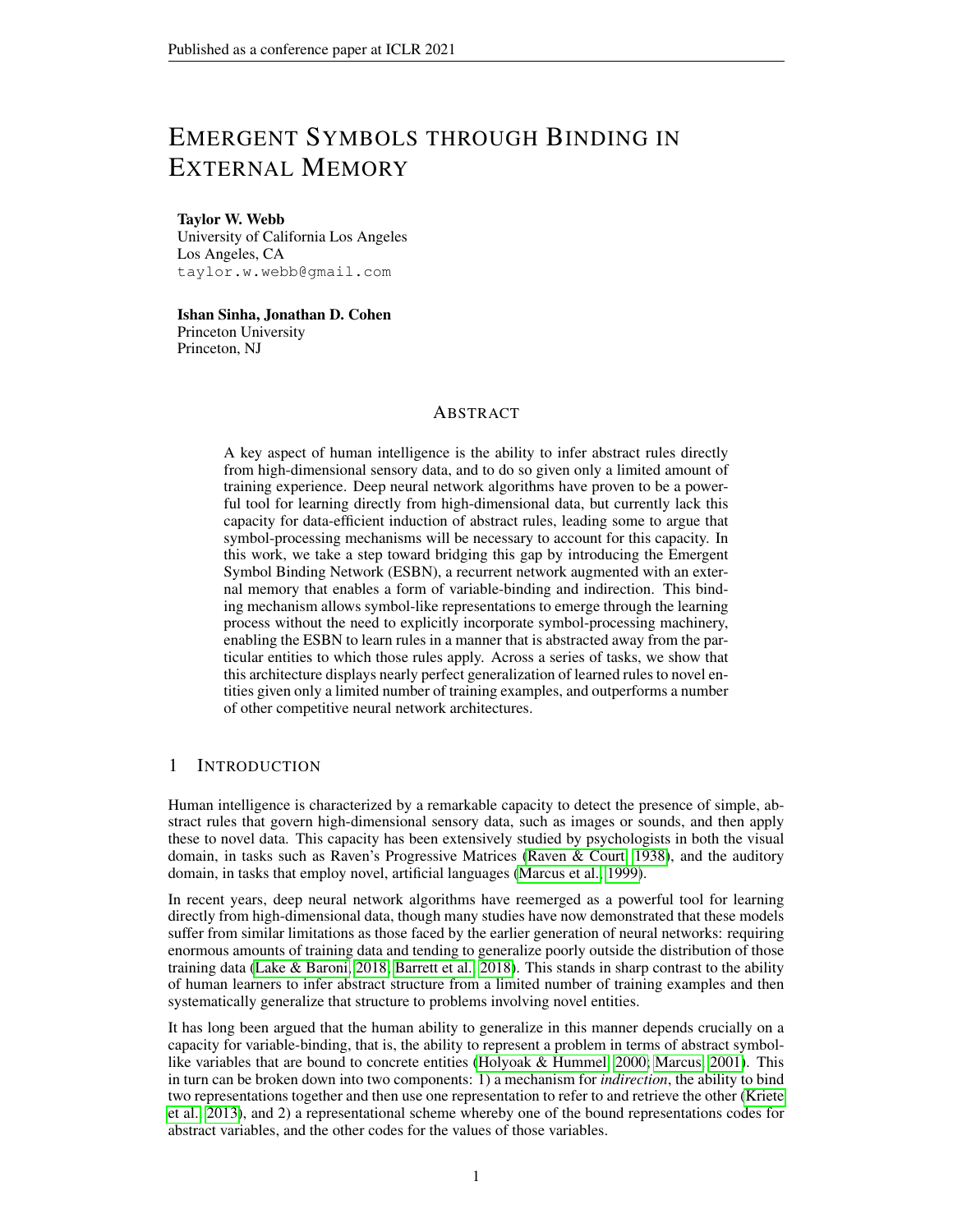reliable cue for the degree to which the current percept matches a stored memory, obviating the need for an explicit confidence value. To demonstrate this, we implemented a version of the ESBN that begins each sequence with a single, learned key/value entry stored in memory (initialized to 0 at the beginning of training). Table 20 shows that this approach allows the ESBN to learn and perfectly generalize on the same/different task. Figure 8 shows that this approach allows the ESBN to retain the short training time of the original model on the RMTS task.

Table 20: Results on the same/different task for the ESBN model with a learned default memory instead of confidence values. Results reflect test accuracy averaged over 10 trained networks ( the standard error of the mean).



Figure 8: Training accuracy time courses on  $m = 0$  regime of the RMTS task for the ESBN model with a learned default memory instead of confidence values. Each time course reflects an average over 10 trained networks. Error bars reflect the standard error of the mean.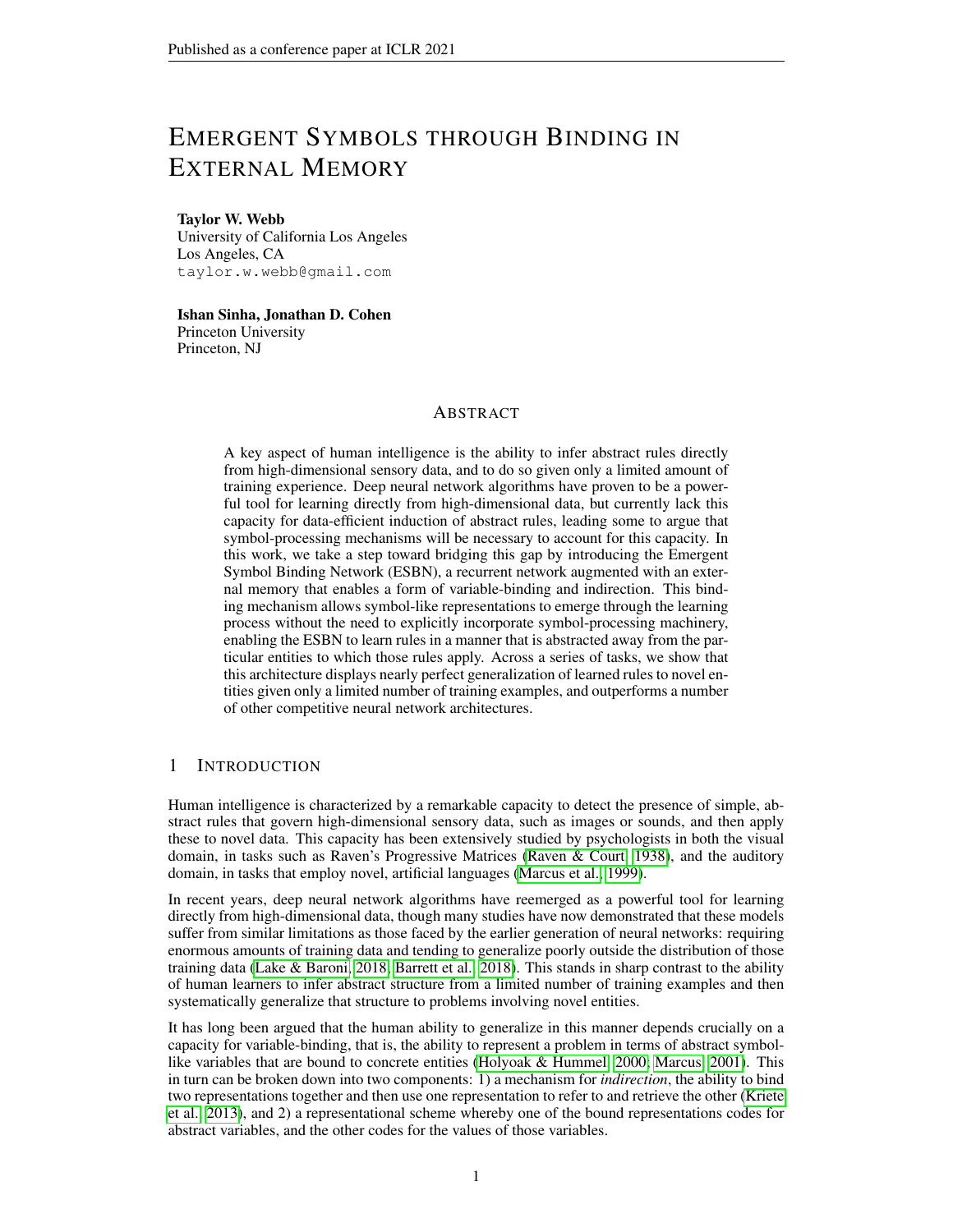#### A.6 ANALYSIS OF LEARNED REPRESENTATIONS



Figure 9: Representations learned by ESBN (projected along first two principal components). (a) Keys written to memory during time steps 1-9 (training set). (b) Keys written to memory during time steps 1-3 (training set vs. test set). (c) Keys retrieved from memory following second appearance of objects that first appeared during time steps 1-3 (training set vs. test set).

To better understand how the ESBN works, we performed an analysis of the representations that it learned on the distribution-of-three task. Specifically, we performed an analysis of a network trained on the most difficult generalization regime ( $m = 95$ ), by performing principal component analysis (PCA) on all key vectors written to and retrieved from memory for both the training and test sets, and visualizing these vectors along the first two principal components.

First, we looked at the keys that were written to memory  $(k_w)$ . We found that the keys for the first three time steps were tightly clustered, whereas the keys for the subsequent time steps (4-9) were more diffuse (Figures 9a and 9b). This makes sense because, in the distribution-of-three task, the ESBN only needs to be able to reliably retrieve what it wrote during the first three time steps (when the objects in the first row were presented). For time steps 4-9, the only important consideration is that the keys written to memory not overlap with those written during the first three time steps, which also appears to be the case.

Second, we compared the keys written to memory for the first three time steps in the training vs. test sets (Figure 9b). This revealed that, for a given time step, the keys written to memory in the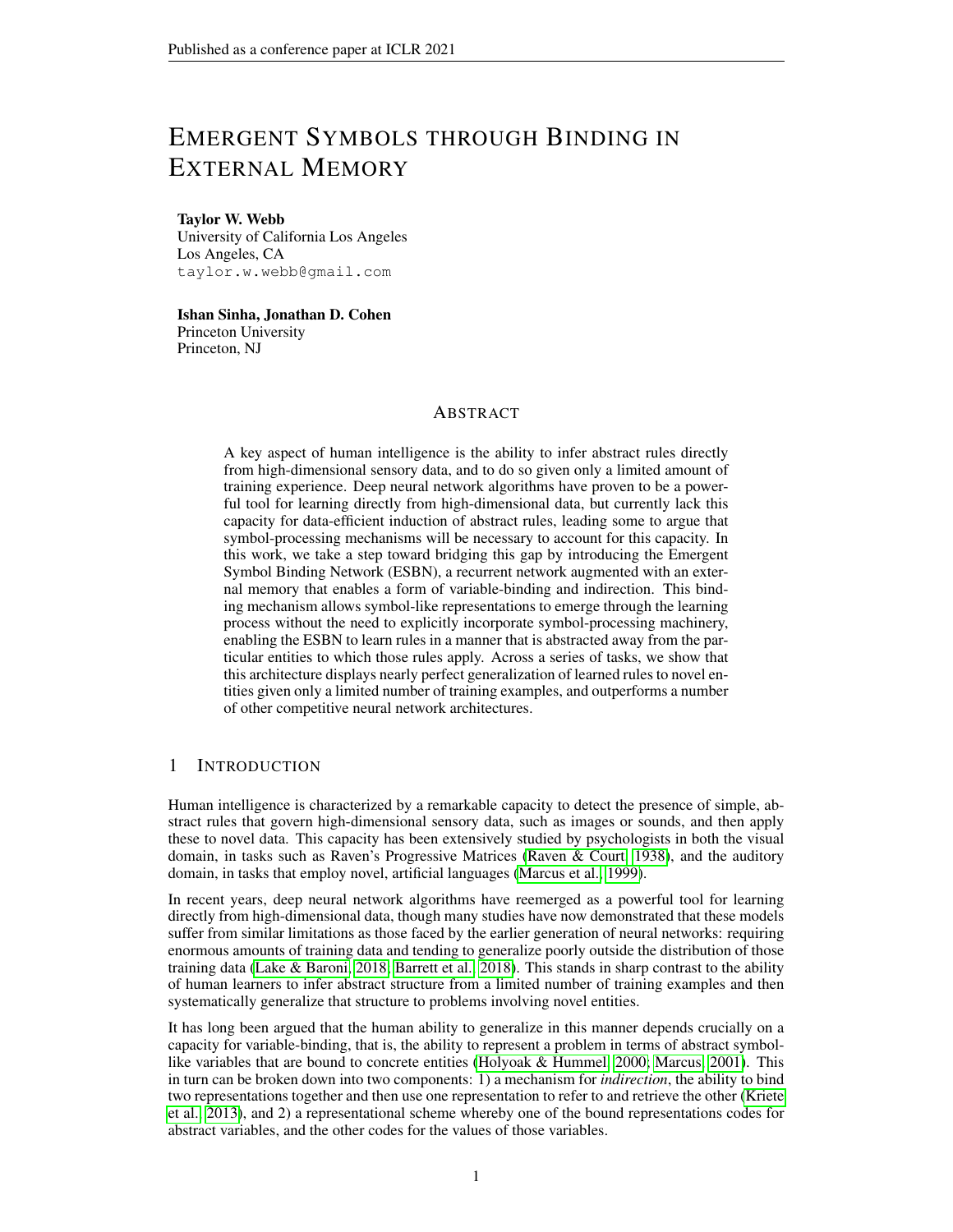training vs. test sets were remarkably similar (so much so that they are completely overlapping for time steps 1 and 2).

Third, we looked at the keys that were retrieved from memory following the second appearance of the objects that appeared on time steps 1-3. We found that 1) these closely matched the distribution of keys written to memory during time steps 1-3, and 2) these were highly overlapping for the training vs. test sets (Figure 9c).

Taken together, these results help to explain why the ESBN was so successful in this generalization regime, despite the very small degree of overlap between the distribution of training and test images. Because the ESBN's controller was relatively isolated from the part of the model that deals with image embeddings, it was able to learn to encode abstract symbol-like representations (such as 'first image', 'second image', and 'third image'), that did not depend on the identity of the images. Then, when queried with an image, was able to successfully retrieve the image's corresponding abstract encoding, even when that image was quite different than those observed during training. That is, the model learned representations to use as keys that could be used for binding and indirection in the same way that symbols are used in traditional computational architectures.